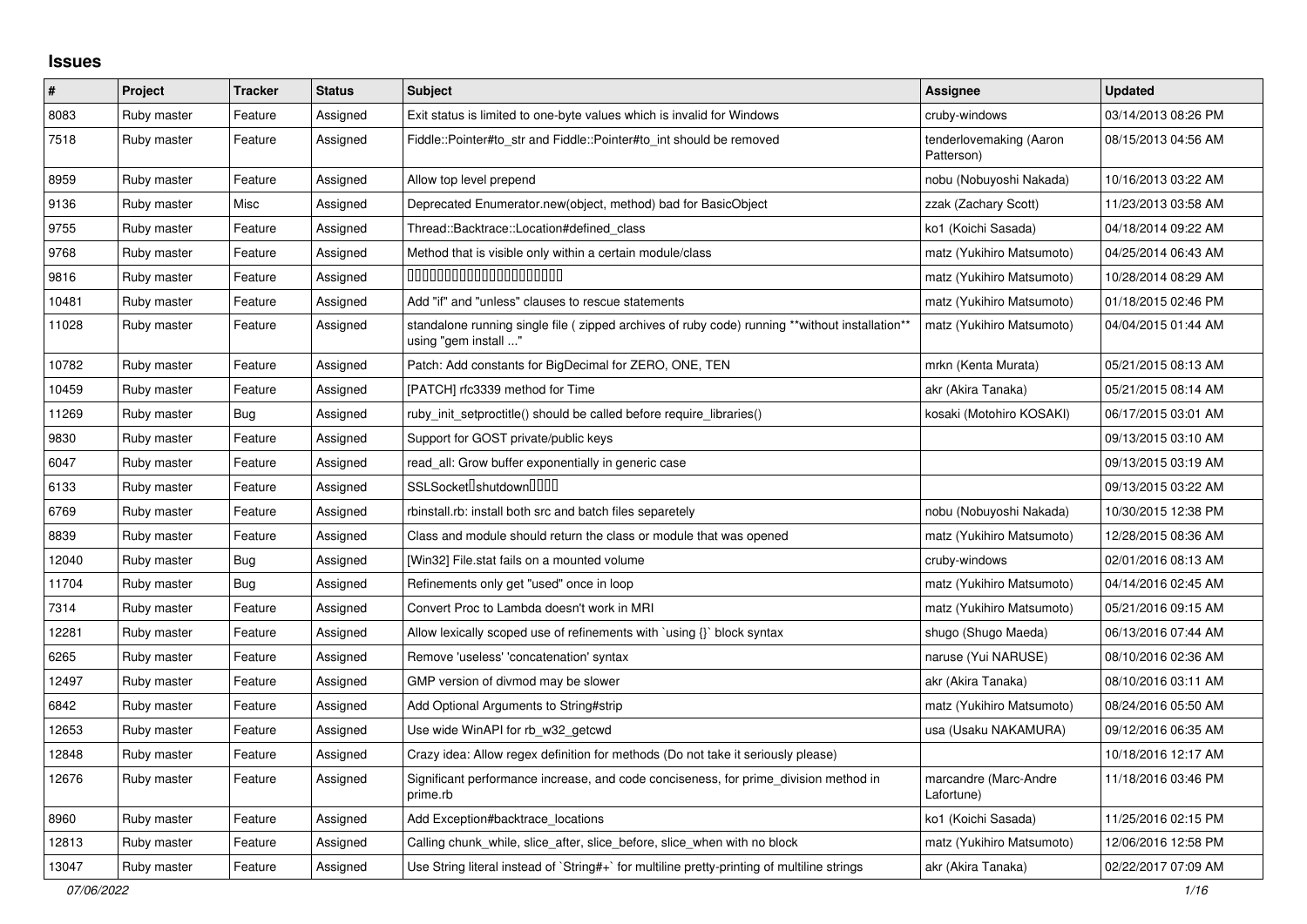| $\vert$ # | Project     | <b>Tracker</b> | <b>Status</b> | <b>Subject</b>                                                         | Assignee                     | <b>Updated</b>      |
|-----------|-------------|----------------|---------------|------------------------------------------------------------------------|------------------------------|---------------------|
| 13269     | Ruby master | Bug            | Assigned      | test/readline/test_readline.rb and mingw                               | nobu (Nobuyoshi Nakada)      | 03/13/2017 08:56 AM |
| 13388     | Ruby master | Feature        | Assigned      | gc.c: Add GC.get_parameters and .set_parameters                        | ko1 (Koichi Sasada)          | 03/30/2017 10:52 AM |
| 13252     | Ruby master | Feature        | Assigned      | C API for creating strings without copying                             | ko1 (Koichi Sasada)          | 04/17/2017 07:22 AM |
| 12473     | Ruby master | Bug            | Assigned      | Test failure on fedora with TestTimeExtension#test_huge_precision      | nobu (Nobuyoshi Nakada)      | 04/28/2017 01:45 PM |
| 12582     | Ruby master | Bug            | Assigned      | OpenSSL Authenticated Encryption should check for tag length           | rhenium (Kazuki Yamaguchi)   | 04/28/2017 01:45 PM |
| 12725     | Ruby master | Bug            | Assigned      | Trying to use ./miniruby before it exists                              | nobu (Nobuyoshi Nakada)      | 04/28/2017 01:45 PM |
| 13577     | Ruby master | Feature        | Assigned      | Digest.file accidentally receives File object but uses file path       | nobu (Nobuyoshi Nakada)      | 05/20/2017 06:50 PM |
| 13622     | Ruby master | Misc           | Assigned      | Documentation missing                                                  | stomar (Marcus Stollsteimer) | 06/03/2017 07:27 AM |
| 13721     | Ruby master | Feature        | Assigned      | [PATCH] net/imap: dedupe attr keys in Net::IMAP::FetchData             | normalperson (Eric Wong)     | 07/27/2017 09:51 AM |
| 13516     | Ruby master | Feature        | Assigned      | Improve the text of the circular require warning                       | nobu (Nobuyoshi Nakada)      | 08/31/2017 05:49 AM |
| 13221     | Ruby master | Feature        | Assigned      | [PATCH] gems/bundled_gems: add "curses" RubyGem                        | naruse (Yui NARUSE)          | 09/25/2017 06:32 PM |
| 13610     | Ruby master | Feature        | Assigned      | IPAddr doesn't provide helpful methods to get the subnet or IP address | knu (Akinori MUSHA)          | 10/20/2017 01:13 AM |
| 7968      | Ruby master | Bug            | Assigned      | Poor UDPSocket#send performance in ruby 2.0.0 on windows               | cruby-windows                | 10/23/2017 12:23 AM |
| 11955     | Ruby master | Feature        | Assigned      | Expose Object that Receives logs in Logger                             | sonots (Naotoshi Seo)        | 11/09/2017 11:35 AM |
| 14066     | Ruby master | Feature        | Assigned      | Add CAA DNS RR on Resolv                                               | akr (Akira Tanaka)           | 11/10/2017 06:50 AM |
| 2324      | Ruby master | Feature        | Assigned      | Dir instance methods for relative path                                 | nobu (Nobuyoshi Nakada)      | 12/25/2017 05:58 PM |
| 3608      | Ruby master | Feature        | Assigned      | Enhancing Pathname#each_child to be lazy                               | akr (Akira Tanaka)           | 12/25/2017 06:14 PM |
| 3731      | Ruby master | Feature        | Assigned      | Easier Embedding API for Ruby                                          | ko1 (Koichi Sasada)          | 12/25/2017 06:14 PM |
| 3953      | Ruby master | Feature        | Assigned      | TCPSocket / UDPSocket do not accept IPAddr objects.                    | knu (Akinori MUSHA)          | 12/25/2017 06:14 PM |
| 4040      | Ruby master | Bug            | Assigned      | SystemStackError with Hash[*a] for Large _a_                           | ko1 (Koichi Sasada)          | 12/25/2017 06:14 PM |
| 4247      | Ruby master | Feature        | Assigned      | New features for Array#sample, Array#choice                            | mame (Yusuke Endoh)          | 12/25/2017 06:14 PM |
| 4464      | Ruby master | Feature        | Assigned      | [PATCH] add Fcntl::Flock object for easier use of POSIX file locks     | kosaki (Motohiro KOSAKI)     | 12/25/2017 06:14 PM |
| 4514      | Ruby master | Feature        | Assigned      | #deep_clone and #deep_dup for Objects                                  | matz (Yukihiro Matsumoto)    | 12/25/2017 06:14 PM |
| 4521      | Ruby master | Feature        | Assigned      | NoMethodError#message may take very long to execute                    | matz (Yukihiro Matsumoto)    | 12/25/2017 06:14 PM |
| 4592      | Ruby master | Feature        | Assigned      | Tempfile0000000                                                        | matz (Yukihiro Matsumoto)    | 12/25/2017 06:14 PM |
| 4818      | Ruby master | Feature        | Assigned      | Add method marshalable?                                                | matz (Yukihiro Matsumoto)    | 12/25/2017 06:15 PM |
| 4924      | Ruby master | Feature        | Assigned      | mkmf have_header fails with C++ headers                                | nobu (Nobuyoshi Nakada)      | 12/25/2017 06:15 PM |
| 5064      | Ruby master | Feature        | Assigned      | HTTP user-agent class                                                  | matz (Yukihiro Matsumoto)    | 12/25/2017 06:15 PM |
| 5133      | Ruby master | Feature        | Assigned      | Array#unzip as an alias of Array#transpose                             | mrkn (Kenta Murata)          | 12/25/2017 06:15 PM |
| 5310      | Ruby master | Feature        | Assigned      | Integral objects                                                       | mrkn (Kenta Murata)          | 12/25/2017 06:15 PM |
| 5389      | Ruby master | Feature        | Assigned      | New method Enumerator#iterate                                          | matz (Yukihiro Matsumoto)    | 12/25/2017 06:15 PM |
| 5434      | Ruby master | Feature        | Assigned      | Allow per-class whitelisting of methods safe to expose through DRb     | seki (Masatoshi Seki)        | 12/25/2017 06:15 PM |
| 5445      | Ruby master | Feature        | Assigned      | Need RUBYOPT - r before ARGV - r                                       | matz (Yukihiro Matsumoto)    | 12/25/2017 06:15 PM |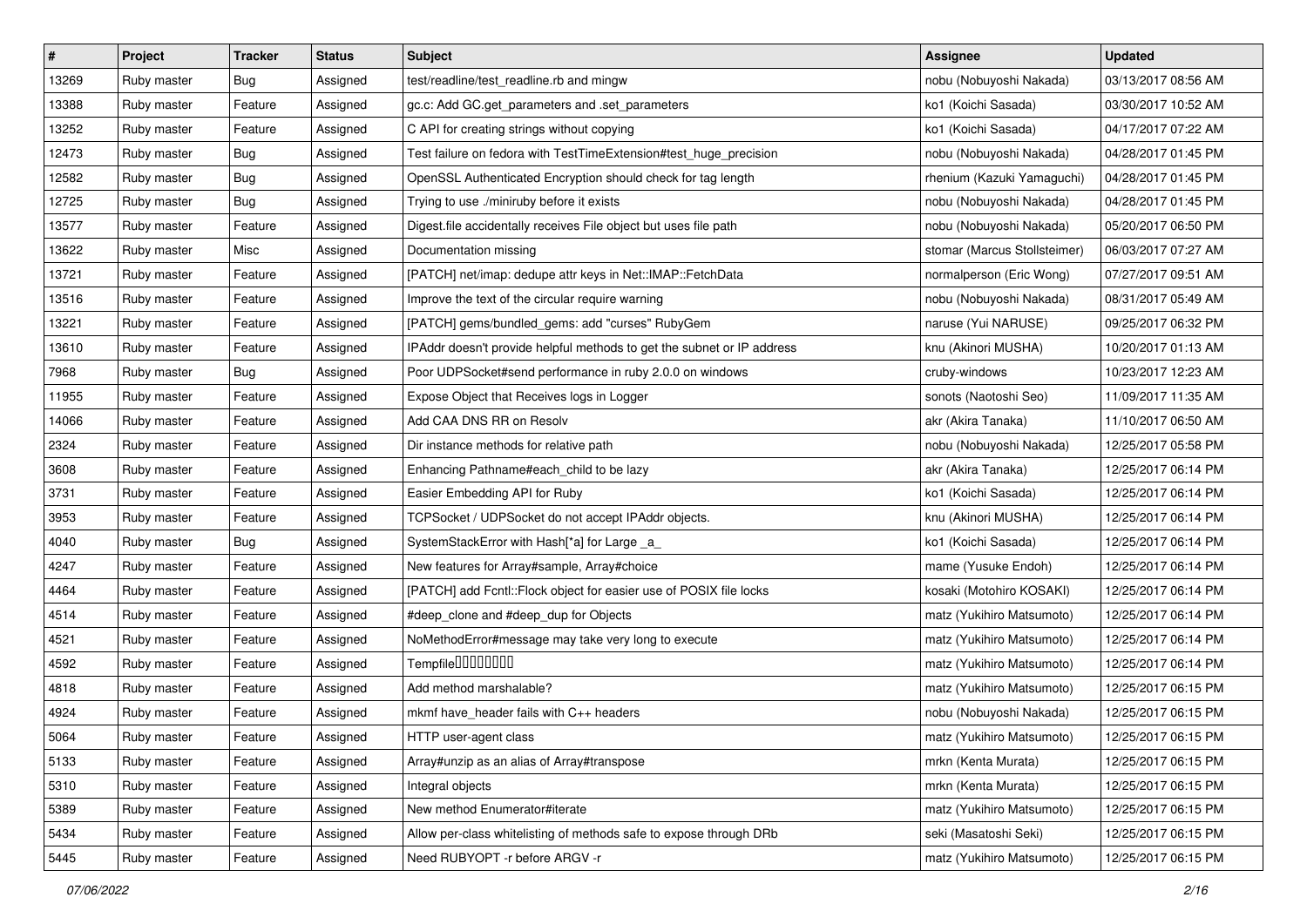| $\vert$ # | Project     | <b>Tracker</b> | <b>Status</b> | <b>Subject</b>                                                                             | Assignee                  | <b>Updated</b>      |
|-----------|-------------|----------------|---------------|--------------------------------------------------------------------------------------------|---------------------------|---------------------|
| 5461      | Ruby master | Feature        | Assigned      | Add pipelining to Net::HTTP                                                                | naruse (Yui NARUSE)       | 12/25/2017 06:15 PM |
| 5558      | Ruby master | Feature        | Assigned      | String#% strange arity errors                                                              | matz (Yukihiro Matsumoto) | 12/25/2017 06:15 PM |
| 5582      | Ruby master | Feature        | Assigned      | Allow clone of singleton methods on a BasicObject                                          | matz (Yukihiro Matsumoto) | 12/25/2017 06:15 PM |
| 5643      | Ruby master | Feature        | Assigned      | require/load options and binding option                                                    | matz (Yukihiro Matsumoto) | 12/25/2017 06:15 PM |
| 5654      | Ruby master | Feature        | Assigned      | Introduce global lock to avoid concurrent require                                          | nahi (Hiroshi Nakamura)   | 12/25/2017 06:15 PM |
| 5741      | Ruby master | Feature        | Assigned      | Secure Erasure of Passwords                                                                | matz (Yukihiro Matsumoto) | 12/25/2017 06:15 PM |
| 5749      | Ruby master | Feature        | Assigned      | new method String#match_all needed                                                         | matz (Yukihiro Matsumoto) | 12/25/2017 06:15 PM |
| 5970      | Ruby master | Feature        | Assigned      | Add Enumerable#join with same semantics as Array#join                                      | matz (Yukihiro Matsumoto) | 12/25/2017 06:15 PM |
| 6277      | Ruby master | Feature        | Assigned      | Hash#convert_key                                                                           | matz (Yukihiro Matsumoto) | 12/25/2017 06:15 PM |
| 6293      | Ruby master | Feature        | Assigned      | new queue / blocking queues                                                                | matz (Yukihiro Matsumoto) | 12/25/2017 06:15 PM |
| 6317      | Ruby master | Feature        | Assigned      |                                                                                            | matz (Yukihiro Matsumoto) | 12/25/2017 06:15 PM |
| 6337      | Ruby master | Feature        | Assigned      | FileUtils#sync                                                                             | matz (Yukihiro Matsumoto) | 12/25/2017 06:15 PM |
| 6351      | Ruby master | <b>Bug</b>     | Assigned      | transcode table generator does not support multi characters of Unicode                     | duerst (Martin Dürst)     | 12/25/2017 06:15 PM |
| 6354      | Ruby master | Feature        | Assigned      | Remove escape (break/return/redo/next support) from class/module scope                     | matz (Yukihiro Matsumoto) | 12/25/2017 06:15 PM |
| 6376      | Ruby master | Feature        | Assigned      | Feature lookup and checking if feature is loaded                                           | matz (Yukihiro Matsumoto) | 12/25/2017 06:15 PM |
| 6413      | Ruby master | Feature        | Assigned      | Make Dir.entries default to Dir.entries(Dir.pwd)                                           | matz (Yukihiro Matsumoto) | 12/25/2017 06:15 PM |
| 6445      | Ruby master | Feature        | Assigned      | request for default length/position on string index                                        | matz (Yukihiro Matsumoto) | 12/25/2017 06:15 PM |
| 6611      | Ruby master | Feature        | Assigned      | Comments requested on implementation of set_parse_func                                     | matz (Yukihiro Matsumoto) | 12/25/2017 06:15 PM |
| 6613      | Ruby master | Feature        | Assigned      | VT_RECORD, IRecordInfo Support in WIN32OLE                                                 | suke (Masaki Suketa)      | 12/25/2017 06:15 PM |
| 6648      | Ruby master | Feature        | Assigned      | Provide a standard API for retrieving all command-line flags passed to Ruby                | matz (Yukihiro Matsumoto) | 12/25/2017 06:15 PM |
| 6671      | Ruby master | Feature        | Assigned      | File.split_all and File.split_root                                                         | matz (Yukihiro Matsumoto) | 12/25/2017 06:15 PM |
| 6682      | Ruby master | Feature        | Assigned      | Add a method to return an instance attached by a singleton class                           | shyouhei (Shyouhei Urabe) | 12/25/2017 06:15 PM |
| 6694      | Ruby master | Feature        | Assigned      | Thread.new without block.                                                                  | ko1 (Koichi Sasada)       | 12/25/2017 06:15 PM |
| 6695      | Ruby master | Feature        | Assigned      | Configuration for Thread/Fiber creation                                                    | ko1 (Koichi Sasada)       | 12/25/2017 06:15 PM |
| 6802      | Ruby master | Feature        | Assigned      | String#scan should have equivalent yielding MatchData                                      | matz (Yukihiro Matsumoto) | 12/25/2017 06:15 PM |
| 6811      | Ruby master | Feature        | Assigned      | File, Dir and FileUtils should have bang-versions of singleton methods that fails silently | matz (Yukihiro Matsumoto) | 12/25/2017 06:15 PM |
| 6857      | Ruby master | Feature        | Assigned      | bigdecimal/math BigMath.E/BigMath.exp R. P. Feynman inspired optimization                  | mrkn (Kenta Murata)       | 12/25/2017 06:15 PM |
| 6973      | Ruby master | Feature        | Assigned      | Add an #integral? method to Numeric to test for whole-number values                        | mrkn (Kenta Murata)       | 12/25/2017 06:15 PM |
| 7086      | Ruby master | Feature        | Assigned      | Condition Variable#wait has meaningless return value                                       | kosaki (Motohiro KOSAKI)  | 12/25/2017 06:15 PM |
| 7087      | Ruby master | Feature        | Assigned      | ::ConditionVariable#wait does not work with Monitor because Monitor#sleep does not exist   | matz (Yukihiro Matsumoto) | 12/25/2017 06:15 PM |
| 7121      | Ruby master | Feature        | Assigned      | Extending the use of `require'                                                             | matz (Yukihiro Matsumoto) | 12/25/2017 06:15 PM |
| 7132      | Ruby master | Feature        | Assigned      | Alternation between named / ordered method arguments and aliases for method arguments.     | matz (Yukihiro Matsumoto) | 12/25/2017 06:15 PM |
| 7321      | Ruby master | Feature        | Assigned      | Newton.#nsolve 00 2 0000000000                                                             | mrkn (Kenta Murata)       | 12/25/2017 06:15 PM |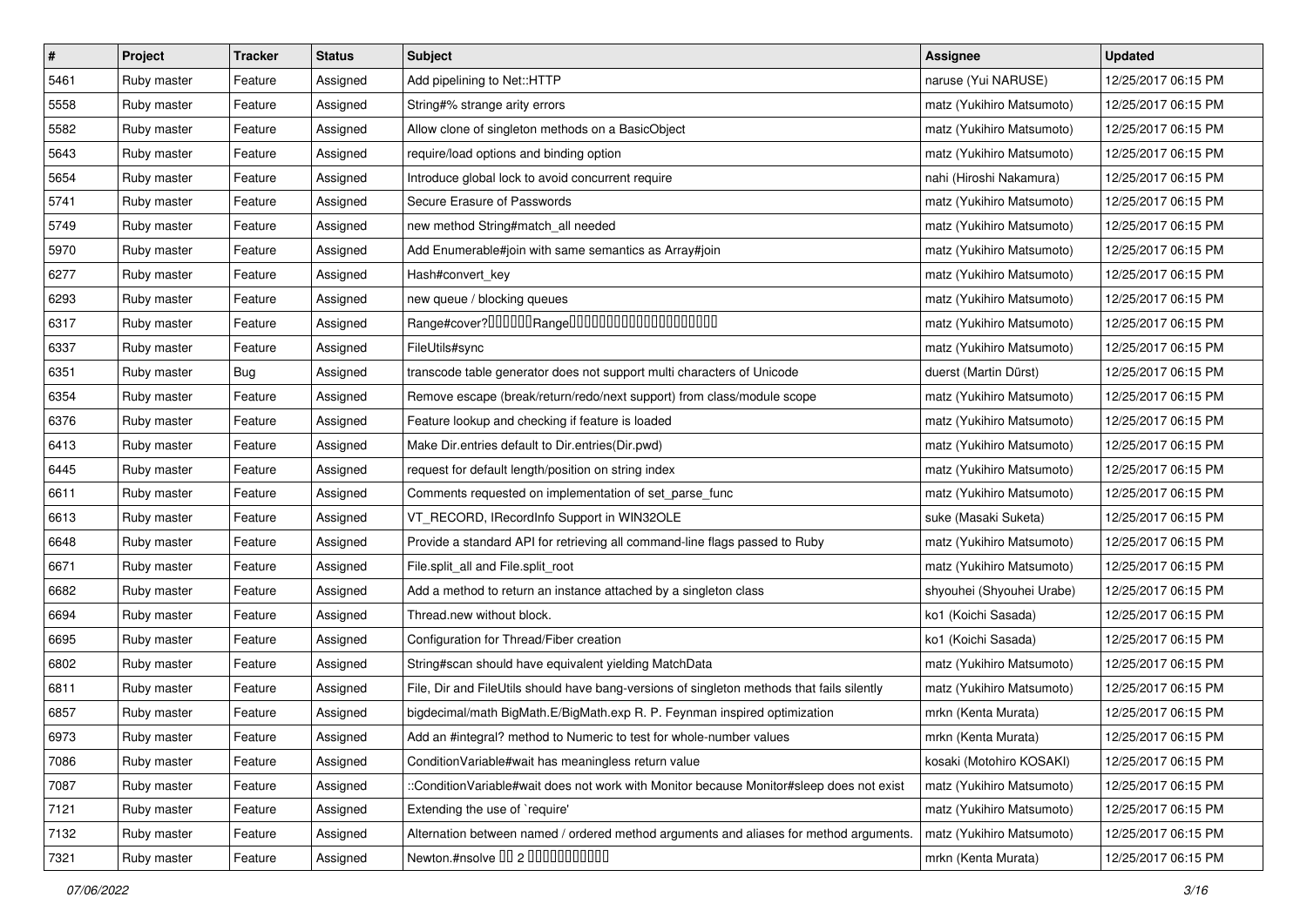| #     | Project     | <b>Tracker</b> | <b>Status</b> | <b>Subject</b>                                                                          | <b>Assignee</b>                       | <b>Updated</b>      |
|-------|-------------|----------------|---------------|-----------------------------------------------------------------------------------------|---------------------------------------|---------------------|
| 7349  | Ruby master | Feature        | Assigned      | Struct#inspect needs more meaningful output                                             | matz (Yukihiro Matsumoto)             | 12/25/2017 06:15 PM |
| 7362  | Ruby master | Feature        | Assigned      | Adding Pathname#start_with?                                                             | akr (Akira Tanaka)                    | 12/25/2017 06:15 PM |
| 7436  | Ruby master | Feature        | Assigned      | Allow for a "granularity" flag for backtrace_locations                                  | matz (Yukihiro Matsumoto)             | 12/25/2017 06:15 PM |
| 7488  | Ruby master | Feature        | Assigned      | Receiving object_id in object creation probes                                           | tenderlovemaking (Aaron<br>Patterson) | 12/25/2017 06:15 PM |
| 7503  | Ruby master | Feature        | Assigned      | make timeout.rb async-interrupt safe by default                                         | matz (Yukihiro Matsumoto)             | 12/25/2017 06:15 PM |
| 7532  | Ruby master | Feature        | Assigned      | Hardcoded compiler location                                                             | nobu (Nobuyoshi Nakada)               | 12/25/2017 06:15 PM |
| 7739  | Ruby master | Feature        | Assigned      | Define Hash#  as Hash#reverse_merge in Rails                                            | matz (Yukihiro Matsumoto)             | 12/25/2017 06:15 PM |
| 7859  | Ruby master | <b>Bug</b>     | Assigned      | Readline: Incorrect arrow key behavior in vi_editing_mode insert mode with Readline 6.2 | kouji (Kouji Takao)                   | 12/25/2017 06:15 PM |
| 8016  | Ruby master | Feature        | Assigned      | Alias FILE and LINE as methods                                                          | matz (Yukihiro Matsumoto)             | 12/25/2017 06:15 PM |
| 8042  | Ruby master | Feature        | Assigned      | Add Addrinfo#socket to create a socket that is not connected or bound                   | matz (Yukihiro Matsumoto)             | 12/25/2017 06:15 PM |
| 8295  | Ruby master | Feature        | Assigned      | Float I Rational 0000000000000 BigDecimal 0000000                                       | mrkn (Kenta Murata)                   | 12/25/2017 06:15 PM |
| 8536  | Ruby master | Feature        | Assigned      | Implement is_numeric? family of methods                                                 | matz (Yukihiro Matsumoto)             | 12/25/2017 06:15 PM |
| 8576  | Ruby master | Feature        | Assigned      | Add optimized method type for constant value methods                                    | ko1 (Koichi Sasada)                   | 12/25/2017 06:15 PM |
| 8850  | Ruby master | Feature        | Assigned      | Convert Rational to decimal string                                                      | matz (Yukihiro Matsumoto)             | 12/25/2017 06:15 PM |
| 9020  | Ruby master | Feature        | Assigned      | Net::HTTPResponse predicate/query methods                                               | naruse (Yui NARUSE)                   | 12/25/2017 06:15 PM |
| 13508 | Ruby master | Feature        | Assigned      | How remove/refactor code related mathn library.                                         | hsbt (Hiroshi SHIBATA)                | 12/25/2017 06:15 PM |
| 9189  | Ruby master | <b>Bug</b>     | Assigned      | Build failure on Windows in case of nonascii TEMP environment.                          |                                       | 01/05/2018 09:00 PM |
| 9944  | Ruby master | <b>Bug</b>     | Assigned      | in ruby for windows in "system" a redirection to append a file works incorrectly        | cruby-windows                         | 01/05/2018 09:00 PM |
| 9955  | Ruby master | Bug            | Assigned      | issue building dll on mingw, library not found                                          | nobu (Nobuyoshi Nakada)               | 01/05/2018 09:00 PM |
| 2294  | Ruby master | Feature        | Assigned      | [PATCH] ruby_bind_stack() to embed Ruby in coroutine                                    | ko1 (Koichi Sasada)                   | 01/05/2018 09:00 PM |
| 5317  | Ruby master | <b>Bug</b>     | Assigned      |                                                                                         | nobu (Nobuyoshi Nakada)               | 01/05/2018 09:00 PM |
| 6360  | Ruby master | <b>Bug</b>     | Assigned      | Debug information build even without requesting it                                      | nobu (Nobuyoshi Nakada)               | 01/05/2018 09:00 PM |
| 7412  | Ruby master | Feature        | Assigned      | Pathname#relative_path_from does not support mixed directory separators on windows      | akr (Akira Tanaka)                    | 01/05/2018 09:00 PM |
| 7964  | Ruby master | Bug            | Assigned      | Writing an ASCII-8BIT String to a StringIO created from a UTF-8 String                  | nobu (Nobuyoshi Nakada)               | 01/05/2018 09:00 PM |
| 7976  | Ruby master | <b>Bug</b>     | Assigned      | TracePoint call is at call point, not call site                                         | ko1 (Koichi Sasada)                   | 01/05/2018 09:00 PM |
| 8047  | Ruby master | Feature        | Assigned      | IPAddr makes host address with netmask                                                  | knu (Akinori MUSHA)                   | 01/05/2018 09:00 PM |
| 8678  | Ruby master | Feature        | Assigned      | Allow invalid string to work with regexp                                                | matz (Yukihiro Matsumoto)             | 01/05/2018 09:00 PM |
| 8782  | Ruby master | <b>Bug</b>     | Assigned      | Don't set rl_getc_function on editline                                                  | kouji (Kouji Takao)                   | 01/05/2018 09:00 PM |
| 10038 | Ruby master | Feature        | Assigned      | Extend ObjectSpace.dump to expose buffer addresses for String and Array                 | tmm1 (Aman Karmani)                   | 01/05/2018 09:01 PM |
| 10129 | Ruby master | Feature        | Assigned      | More descriptive error message for failed net/http requests                             | akr (Akira Tanaka)                    | 01/05/2018 09:01 PM |
| 10560 | Ruby master | Misc           | Assigned      | confusion between $x=x+y$ , $x+=y$ , x.concat(y) and y.each{ z  $x<}$                   | zzak (Zachary Scott)                  | 01/05/2018 09:02 PM |
| 4831  | Ruby master | Feature        | Assigned      | Integer#prime_factors                                                                   | yugui (Yuki Sonoda)                   | 01/23/2018 08:09 AM |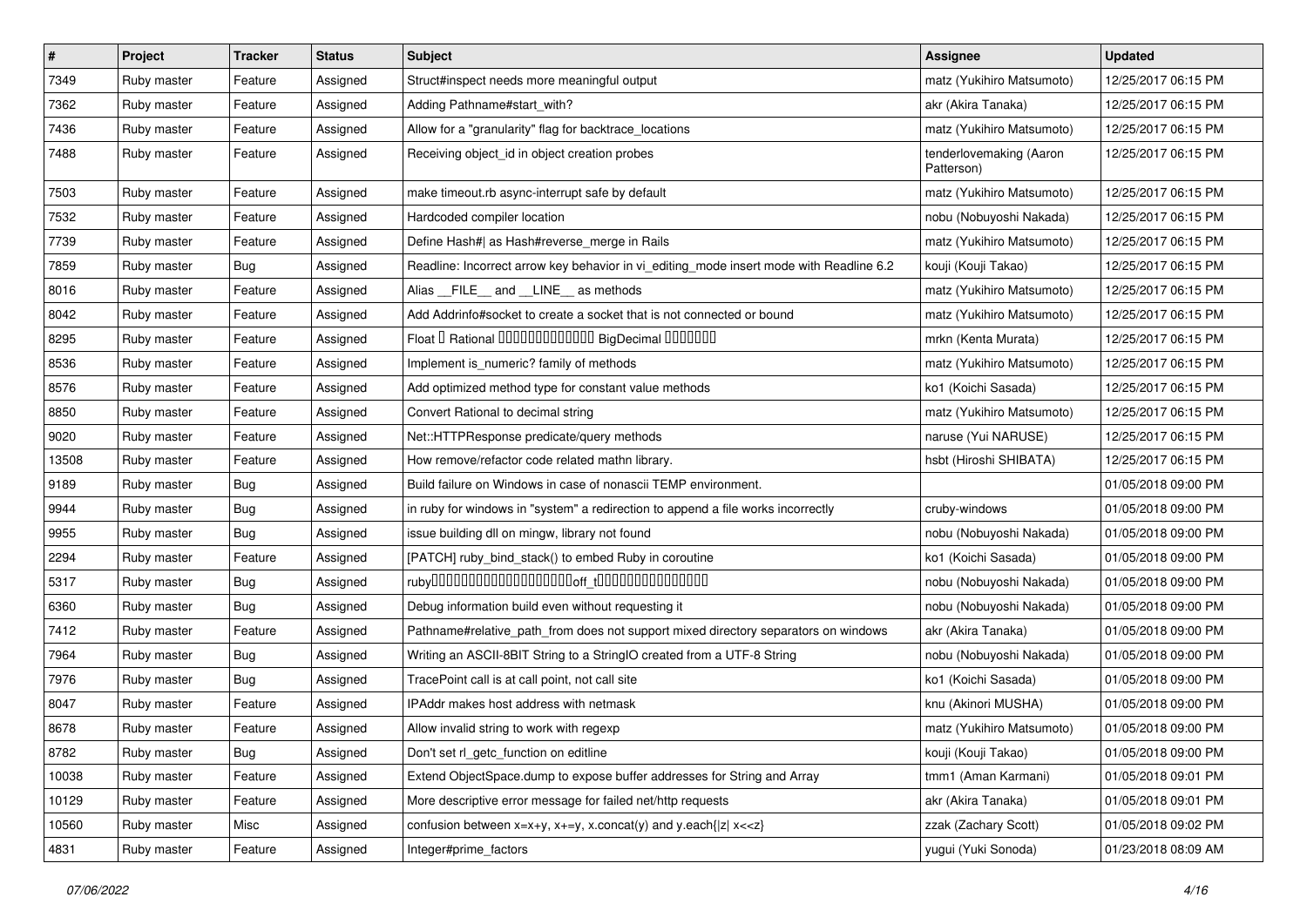| $\vert$ # | Project     | <b>Tracker</b> | <b>Status</b> | Subject                                                                     | Assignee                          | <b>Updated</b>      |
|-----------|-------------|----------------|---------------|-----------------------------------------------------------------------------|-----------------------------------|---------------------|
| 5129      | Ruby master | Feature        | Assigned      | Create a core class "FileArray" and make "ARGF" its instance                | matz (Yukihiro Matsumoto)         | 01/23/2018 02:02 PM |
| 14412     | Ruby master | Feature        | Assigned      | DRb UNIX on local machine: add support for getpeereid()                     | seki (Masatoshi Seki)             | 01/28/2018 12:51 PM |
| 12656     | Ruby master | Feature        | Assigned      | Expand short paths with File.expand path                                    | cruby-windows                     | 01/31/2018 02:31 PM |
| 4824      | Ruby master | Feature        | Assigned      | Provide method Kernel#executed?                                             | matz (Yukihiro Matsumoto)         | 03/05/2018 04:57 AM |
| 14679     | Ruby master | Bug            | Assigned      | StdLib gems should properly specify their dependencies                      | hsbt (Hiroshi SHIBATA)            | 04/11/2018 01:14 PM |
| 5007      | Ruby master | Feature        | Assigned      | Proc#call_under: Unifying instance_eval and instance_exec                   | matz (Yukihiro Matsumoto)         | 04/19/2018 07:57 AM |
| 14727     | Ruby master | Bug            | Assigned      | TestQueue#test_queue_with_trap always timeout on Windows10                  | ko1 (Koichi Sasada)               | 05/01/2018 02:59 AM |
| 5617      | Ruby master | Feature        | Assigned      | Allow install RubyGems into dediceted directory                             | hsbt (Hiroshi SHIBATA)            | 05/16/2018 09:15 AM |
| 2631      | Ruby master | Feature        | Assigned      | Allow IO#reopen to take a block                                             | Glass_saga (Masaki<br>Matsushita) | 05/24/2018 01:22 PM |
| 14543     | Ruby master | Bug            | Assigned      | `make commit` show error of `common-srcs`                                   | nobu (Nobuyoshi Nakada)           | 06/02/2018 04:17 AM |
| 7580      | Ruby master | Feature        | Assigned      | Range translation                                                           | matz (Yukihiro Matsumoto)         | 06/11/2018 09:51 AM |
| 14917     | Ruby master | Misc           | Assigned      | Add RDoc documents to tar ball                                              | aycabta (aycabta.)                | 07/21/2018 09:29 AM |
| 12639     | Ruby master | Feature        | Assigned      | Speed up require in RubyGems by 5x                                          | hsbt (Hiroshi SHIBATA)            | 07/26/2018 02:12 AM |
| 9366      | Ruby master | Bug            | Assigned      | "make -j32 check TESTS=-j32" occasionally fails on rubygems/specification   | hsbt (Hiroshi SHIBATA)            | 07/26/2018 02:13 AM |
| 13534     | Ruby master | Feature        | Assigned      | Checking installation results of default gems                               | hsbt (Hiroshi SHIBATA)            | 07/26/2018 02:16 AM |
| 10791     | Ruby master | Misc           | Assigned      | [PATCH 1/1] Remove unnecessary passing value from doc for Observable        |                                   | 08/10/2018 10:51 AM |
| 11625     | Ruby master | Feature        | Assigned      | Unlock GVL for SHA1 calculations                                            |                                   | 09/25/2018 11:26 AM |
| 5945      | Ruby master | Feature        | Assigned      | Add the ability to mark a at exit as process-local.                         | matz (Yukihiro Matsumoto)         | 10/10/2018 08:29 AM |
| 11527     | Ruby master | Feature        | Assigned      | IPAddr#mask addr isn't a method                                             | knu (Akinori MUSHA)               | 11/07/2018 04:12 PM |
| 14397     | Ruby master | Feature        | Assigned      | public, protected and private should return their arguments instead of self | matz (Yukihiro Matsumoto)         | 12/10/2018 07:08 AM |
| 15487     | Ruby master | Misc           | Assigned      | Clarify default gems maintanance policy                                     | hsbt (Hiroshi SHIBATA)            | 12/30/2018 08:42 PM |
| 6012      | Ruby master | Feature        | Assigned      | Proc#source_location also return the column                                 | nobu (Nobuyoshi Nakada)           | 02/12/2019 07:49 AM |
| 13821     | Ruby master | Feature        | Assigned      | Allow fibers to be resumed across threads                                   | ko1 (Koichi Sasada)               | 02/15/2019 10:09 AM |
| 15550     | Ruby master | <b>Bug</b>     | Assigned      | Windows - gem bin files - can't run from bash shell                         | hsbt (Hiroshi SHIBATA)            | 03/20/2019 01:05 AM |
| 15047     | Ruby master | Feature        | Assigned      | Documentation and more functions for Hash functions in C API                |                                   | 03/20/2019 01:24 AM |
| 7148      | Ruby master | Feature        | Assigned      | Improved Tempfile w/o DelegateClass                                         | Glass_saga (Masaki<br>Matsushita) | 03/27/2019 09:51 AM |
| 15166     | Ruby master | Feature        | Assigned      | 2.5 times faster implementation than current gcd implmentation              | watson1978 (Shizuo Fujita)        | 04/26/2019 09:12 PM |
| 6590      | Ruby master | Feature        | Assigned      | Dealing with bigdecimal, etc gems in JRuby                                  | hsbt (Hiroshi SHIBATA)            | 05/15/2019 08:33 PM |
| 11526     | Ruby master | <b>Bug</b>     | Assigned      | Streaming HTTP requests are not idempotent and should not be retried        | naruse (Yui NARUSE)               | 07/01/2019 09:16 PM |
| 5764      | Ruby master | Feature        | Assigned      | Net::HTTP should assume HTTP/0.9 on unexpected responses                    | naruse (Yui NARUSE)               | 07/15/2019 05:06 PM |
| 12354     | Ruby master | Feature        | Assigned      | PKey::EC Can't output public key pem when private key exists                | rhenium (Kazuki Yamaguchi)        | 07/24/2019 10:57 PM |
| 15878     | Ruby master | Feature        | Assigned      | Make exit faster by not running GC                                          | ko1 (Koichi Sasada)               | 07/29/2019 07:48 AM |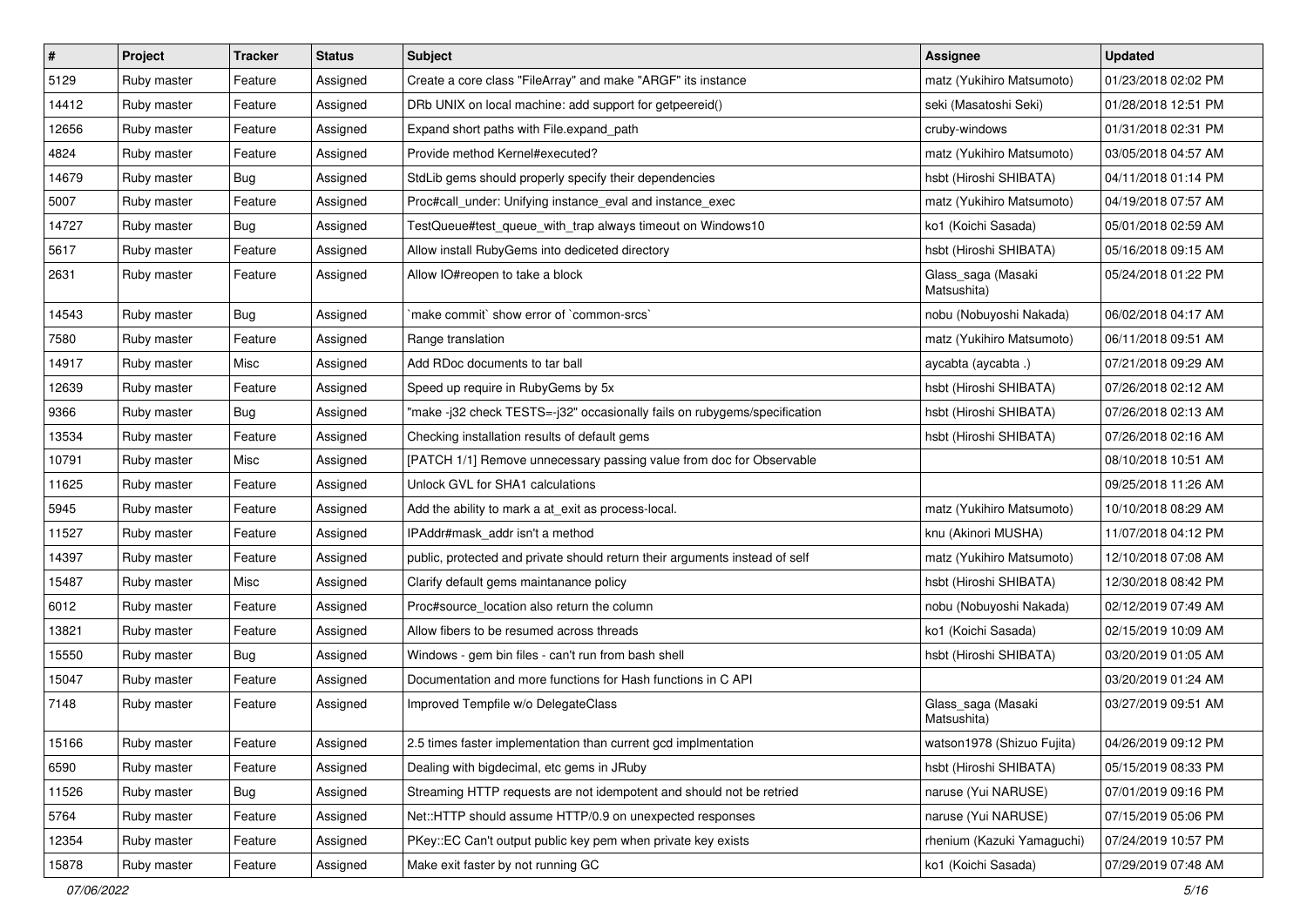| $\vert$ # | Project     | <b>Tracker</b> | <b>Status</b> | Subject                                                                              | Assignee                   | <b>Updated</b>      |
|-----------|-------------|----------------|---------------|--------------------------------------------------------------------------------------|----------------------------|---------------------|
| 10919     | Ruby master | Bug            | Assigned      | [gem install] installs multipe platforms                                             | hsbt (Hiroshi SHIBATA)     | 07/30/2019 07:44 AM |
| 16012     | Ruby master | Feature        | Assigned      | Add a (small) test-install suite?                                                    | hsbt (Hiroshi SHIBATA)     | 07/30/2019 08:13 AM |
| 16025     | Ruby master | Misc           | Assigned      | 'st_check_for_sizeof_st_index_t' declared as array with a negative size (emscripten) | nobu (Nobuyoshi Nakada)    | 07/30/2019 11:20 AM |
| 16027     | Ruby master | Feature        | Assigned      | Update Ruby's dtrace / USDT API to match what is exposed via the TracePoint API      | ko1 (Koichi Sasada)        | 08/03/2019 02:41 AM |
| 15939     | Ruby master | Feature        | Assigned      | Dump symbols reference to their fstr in ObjectSpace.dump()                           | ko1 (Koichi Sasada)        | 08/08/2019 09:38 PM |
| 8126      | Ruby master | Feature        | Assigned      | OpenSSL::SSL::SSLSocket does not define #recv and #send messages                     | rhenium (Kazuki Yamaguchi) | 08/08/2019 11:05 PM |
| 9235      | Ruby master | Feature        | Assigned      | Documentation for commercial support                                                 | zzak (Zachary Scott)       | 08/10/2019 02:55 PM |
| 9115      | Ruby master | <b>Bug</b>     | Assigned      | Logger traps all exceptions; breaks Timeout                                          | sonots (Naotoshi Seo)      | 08/20/2019 12:47 PM |
| 15806     | Ruby master | Misc           | Assigned      | Explicitly initialise encodings on init to remove branches on encoding lookup        | nobu (Nobuyoshi Nakada)    | 08/29/2019 04:29 AM |
| 16124     | Ruby master | Misc           | Assigned      | Let the transient heap belong to objspace                                            | ko1 (Koichi Sasada)        | 11/18/2019 08:48 AM |
| 4539      | Ruby master | Feature        | Assigned      | Array#zip_with                                                                       | matz (Yukihiro Matsumoto)  | 11/28/2019 08:23 AM |
| 595       | Ruby master | Bug            | Assigned      | Fiber ignores ensure clause                                                          | ioquatix (Samuel Williams) | 12/29/2019 10:37 AM |
| 11531     | Ruby master | Bug            | Assigned      | IPAddr#== implements wrong logic                                                     | knu (Akinori MUSHA)        | 12/29/2019 12:50 PM |
| 15239     | Ruby master | Feature        | Assigned      | [patch] test-spec win32ole                                                           | suke (Masaki Suketa)       | 12/29/2019 01:04 PM |
| 5334      | Ruby master | Bug            | Assigned      | Segmentation fault in InternetExplorer IServiceProvider interface                    | suke (Masaki Suketa)       | 12/30/2019 03:00 AM |
| 8299      | Ruby master | Bug            | Assigned      | Minor error in float parsing                                                         | nobu (Nobuyoshi Nakada)    | 12/30/2019 03:00 AM |
| 5781      | Ruby master | Feature        | Assigned      | Query attributes (attribute methods ending in `?` mark)                              | matz (Yukihiro Matsumoto)  | 01/10/2020 06:34 AM |
| 5179      | Ruby master | Bug            | Assigned      | Complex#rationalize and to_r with approximate zeros                                  | mrkn (Kenta Murata)        | 01/17/2020 03:00 AM |
| 13604     | Ruby master | Feature        | Assigned      | Exposing alternative interface of readline                                           | aycabta (aycabta .)        | 01/20/2020 05:34 AM |
| 15371     | Ruby master | Feature        | Assigned      | <b>IRB with ARGV</b>                                                                 | aycabta (aycabta .)        | 02/14/2020 11:35 AM |
| 16630     | Ruby master | Misc           | Assigned      | Deprecate pub/ruby/*snapshot* and use pub/ruby/snapshot/* instead                    | matz (Yukihiro Matsumoto)  | 02/27/2020 09:52 AM |
| 11816     | Ruby master | Feature        | Assigned      | Partial safe navigation operator                                                     | matz (Yukihiro Matsumoto)  | 04/14/2020 08:02 AM |
| 16747     | Ruby master | Misc           | Assigned      | Repository reorganization request                                                    | nobu (Nobuyoshi Nakada)    | 05/22/2020 01:30 PM |
| 16350     | Ruby master | Feature        | Assigned      | ArithmeticSequence#member? can result in infinite loop                               | mrkn (Kenta Murata)        | 05/29/2020 10:26 PM |
| 16819     | Ruby master | Bug            | Assigned      | Line reporting off by one when reporting line of a hash?                             | ko1 (Koichi Sasada)        | 06/16/2020 05:57 PM |
| 16963     | Ruby master | Feature        | Assigned      | Remove English.rb from Ruby 2.8/3.0                                                  | hsbt (Hiroshi SHIBATA)     | 06/19/2020 09:48 AM |
| 6596      | Ruby master | Feature        | Assigned      | New method `Array#indexes`                                                           | matz (Yukihiro Matsumoto)  | 07/29/2020 01:41 AM |
| 17111     | Ruby master | Feature        | Assigned      | Improve performance of Net::HTTPHeader#set_form by 40%                               | naruse (Yui NARUSE)        | 08/10/2020 05:36 AM |
| 15281     | Ruby master | Feature        | Assigned      | Speed up Set#intersect with size check.                                              | knu (Akinori MUSHA)        | 08/11/2020 02:43 AM |
| 6309      | Ruby master | Feature        | Assigned      | Add a reference queue for weak references                                            | matz (Yukihiro Matsumoto)  | 08/23/2020 09:07 PM |
| 14476     | Ruby master | Feature        | Assigned      | Adding same_all? for checking whether all items in an Array are same                 | mrkn (Kenta Murata)        | 08/28/2020 01:10 PM |
| 14737     | Ruby master | Feature        | Assigned      | Split default gems into separate directory structure                                 | hsbt (Hiroshi SHIBATA)     | 09/02/2020 06:00 PM |
| 10637     | Ruby master | Feature        | Assigned      | Puppet orchestration on vagrant fails with Error: Non-HTTP proxy URI                 | akr (Akira Tanaka)         | 09/23/2020 10:23 PM |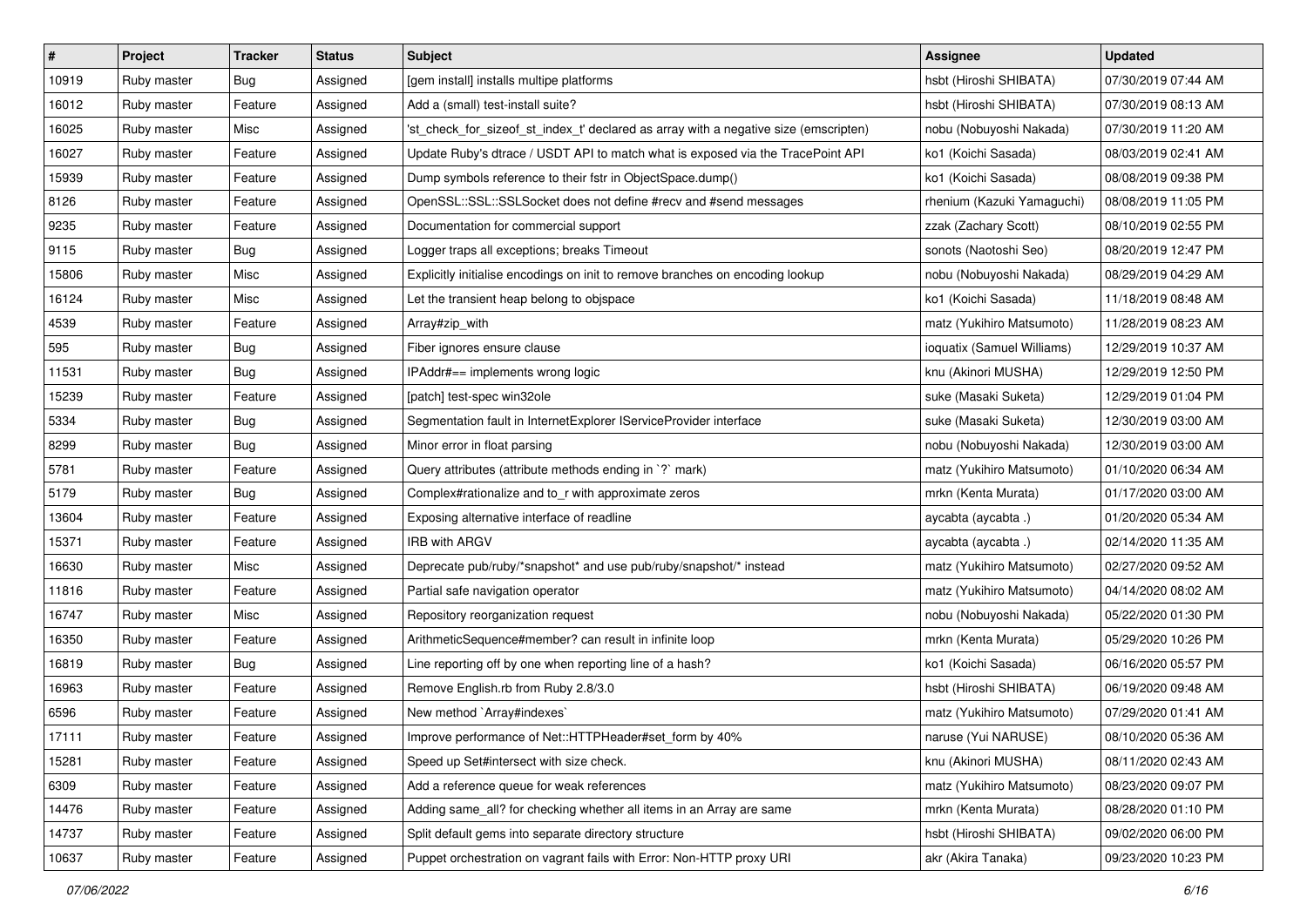| $\vert$ # | Project     | <b>Tracker</b> | <b>Status</b> | Subject                                                                                                                   | Assignee                          | <b>Updated</b>      |
|-----------|-------------|----------------|---------------|---------------------------------------------------------------------------------------------------------------------------|-----------------------------------|---------------------|
| 15628     | Ruby master | Feature        | Assigned      | init_inetsock_internal should fallback to IPv4 if IPv6 is unreachable                                                     | Glass_saga (Masaki<br>Matsushita) | 09/25/2020 05:42 AM |
| 17289     | Ruby master | Bug            | Assigned      | Time#strftime occurs Segmentation Fault on ruby-2.7.2p137                                                                 | shyouhei (Shyouhei Urabe)         | 11/05/2020 07:57 AM |
| 11322     | Ruby master | Feature        | Assigned      | OpenUri: RuntimeError: HTTP redirection loop                                                                              | akr (Akira Tanaka)                | 11/13/2020 03:52 AM |
| 14922     | Ruby master | Feature        | Assigned      | Resolv getaddresses ignores AAAA records for IPv6                                                                         | akr (Akira Tanaka)                | 11/13/2020 04:01 AM |
| 1644      | Ruby master | Feature        | Assigned      | recv on inherited socket wrapped in TCPSocket does not read data, on Windows                                              | cruby-windows                     | 12/10/2020 08:45 AM |
| 5456      | Ruby master | Feature        | Assigned      | kernel#syscall() should be removed.                                                                                       | matz (Yukihiro Matsumoto)         | 12/10/2020 08:46 AM |
| 7644      | Ruby master | Feature        | Assigned      | In refinements, change "using" keyword to a less generic word.                                                            | matz (Yukihiro Matsumoto)         | 12/10/2020 08:49 AM |
| 8164      | Ruby master | Feature        | Assigned      | Public/Private                                                                                                            | matz (Yukihiro Matsumoto)         | 12/10/2020 08:50 AM |
| 5825      | Ruby master | Feature        | Assigned      | Sweet instance var assignment in the object initializer                                                                   | matz (Yukihiro Matsumoto)         | 12/10/2020 08:53 AM |
| 6452      | Ruby master | Feature        | Assigned      | Allow extend to override class methods                                                                                    | matz (Yukihiro Matsumoto)         | 12/10/2020 08:53 AM |
| 6594      | Ruby master | Feature        | Assigned      | Integrated Functor                                                                                                        | matz (Yukihiro Matsumoto)         | 12/10/2020 08:53 AM |
| 6841      | Ruby master | Feature        | Assigned      | Shorthand for Assigning Return Value of Method to Self                                                                    | matz (Yukihiro Matsumoto)         | 12/10/2020 08:53 AM |
| 13847     | Ruby master | Feature        | Assigned      | Gem activated problem for default gems                                                                                    |                                   | 12/10/2020 08:53 AM |
| 16461     | Ruby master | Feature        | Assigned      | Proc#using                                                                                                                | matz (Yukihiro Matsumoto)         | 12/10/2020 09:10 AM |
| 16937     | Ruby master | Feature        | Assigned      | Add DNS over HTTP to Resolv                                                                                               | akr (Akira Tanaka)                | 12/10/2020 09:15 AM |
| 6810      | Ruby master | Feature        | Assigned      | `module A::B; end` is not equivalent to `module A; module B; end; end` with respect to<br>constant lookup (scope)         | matz (Yukihiro Matsumoto)         | 12/10/2020 09:22 AM |
| 17376     | Ruby master | Misc           | Assigned      | Reduce number of GitHub Actions                                                                                           | shyouhei (Shyouhei Urabe)         | 12/10/2020 11:50 AM |
| 8948      | Ruby master | Feature        | Assigned      | Frozen regex                                                                                                              | matz (Yukihiro Matsumoto)         | 12/20/2020 07:15 PM |
| 15499     | Ruby master | Bug            | Assigned      | Breaking behavior on ruby 2.6: rb_thread_call_without_gvl doesn't invoke unblock_function<br>when used on the main thread | ko1 (Koichi Sasada)               | 01/05/2021 02:24 AM |
| 17291     | Ruby master | Feature        | Assigned      | Optimize __send__ call                                                                                                    | matz (Yukihiro Matsumoto)         | 01/12/2021 05:47 AM |
| 17578     | Ruby master | Bug            | Assigned      | mkmf experimental C++ Support                                                                                             | nobu (Nobuyoshi Nakada)           | 01/27/2021 03:51 AM |
| 16694     | Ruby master | Bug            | Assigned      | JIT vs hardened GCC with PCH                                                                                              | k0kubun (Takashi Kokubun)         | 02/02/2021 07:38 AM |
| 7394      | Ruby master | Feature        | Assigned      | Enumerable#find ifnone parameter could be non-callable                                                                    | nobu (Nobuyoshi Nakada)           | 02/10/2021 09:32 AM |
| 17593     | Ruby master | Feature        | Assigned      | load iseg eval should override the ISeg path                                                                              | ko1 (Koichi Sasada)               | 02/16/2021 08:27 AM |
| 16842     | Ruby master | Bug            | Assigned      | inspect` prints the UTF-8 character U+0085 (NEXT LINE) verbatim even though it is not<br>printable                        | duerst (Martin Dürst)             | 02/26/2021 05:43 AM |
| 17638     | Ruby master | Feature        | Assigned      | Support backtracing with the libbacktrace library                                                                         | naruse (Yui NARUSE)               | 03/05/2021 03:40 PM |
| 13513     | Ruby master | <b>Bug</b>     | Assigned      | Resolv::DNS::Message.decode hangs after detecting truncation in UDP messages                                              | akr (Akira Tanaka)                | 03/08/2021 11:35 PM |
| 17678     | Ruby master | <b>Bug</b>     | Assigned      | Ractors do not restart after fork                                                                                         | ko1 (Koichi Sasada)               | 03/09/2021 12:42 AM |
| 17677     | Ruby master | <b>Bug</b>     | Assigned      | Ractor crashes fork when blocking                                                                                         | ko1 (Koichi Sasada)               | 03/09/2021 12:42 AM |
| 17676     | Ruby master | <b>Bug</b>     | Assigned      | Accessing ENV from Ractor raises IsolationError                                                                           | ko1 (Koichi Sasada)               | 03/09/2021 02:37 AM |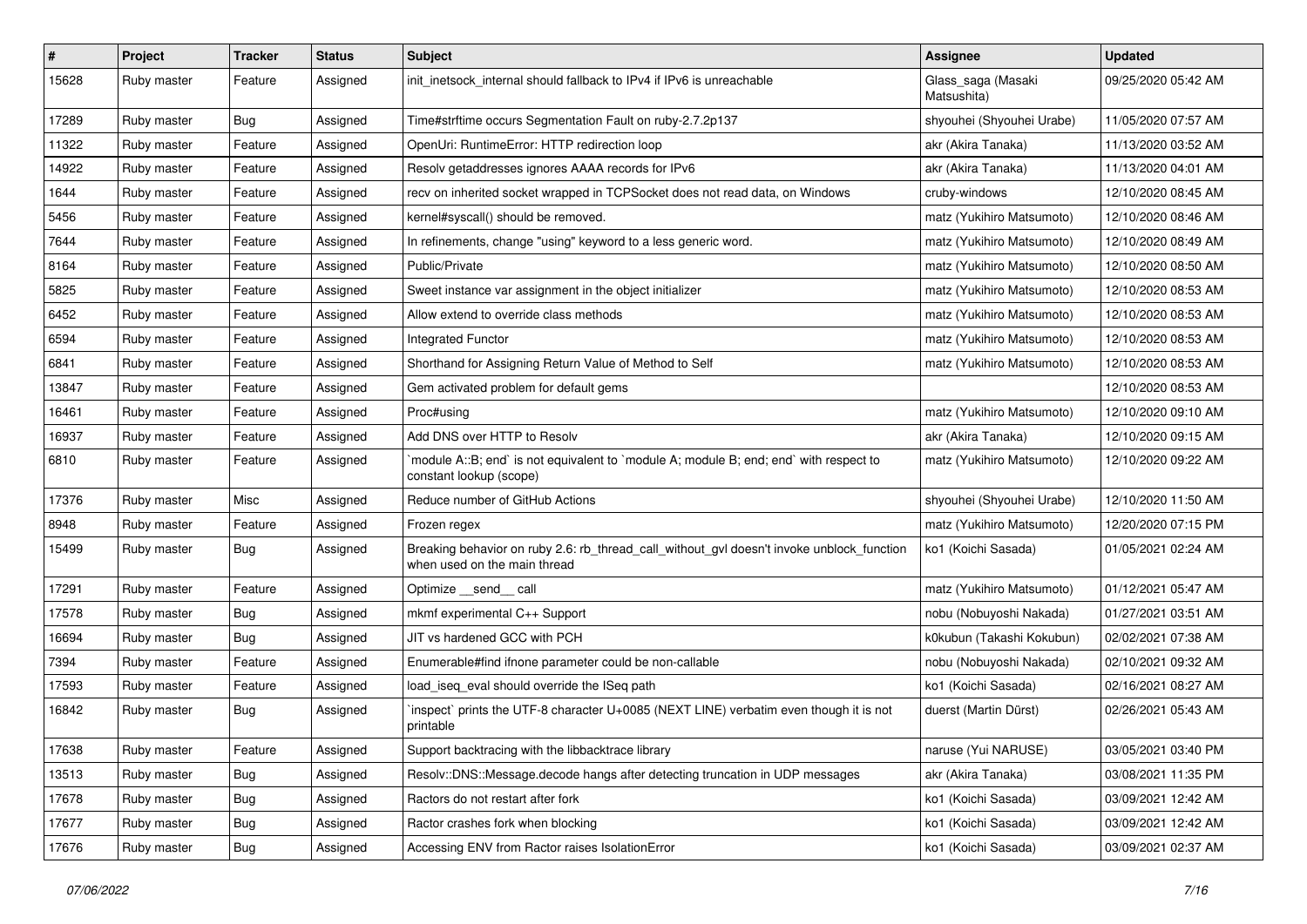| $\vert$ # | Project     | <b>Tracker</b> | <b>Status</b> | Subject                                                                                                                                                             | <b>Assignee</b>            | <b>Updated</b>      |
|-----------|-------------|----------------|---------------|---------------------------------------------------------------------------------------------------------------------------------------------------------------------|----------------------------|---------------------|
| 12543     | Ruby master | Feature        | Assigned      | explicit tail call syntax: foo() then return                                                                                                                        | matz (Yukihiro Matsumoto)  | 04/18/2021 03:02 PM |
| 9010      | Ruby master | Bug            | Assigned      | /configure --prefix= cannot handle directories with spaces                                                                                                          | nobu (Nobuyoshi Nakada)    | 04/26/2021 10:38 PM |
| 8460      | Ruby master | Feature        | Assigned      | PATCH: optparse: add keep_unknown option                                                                                                                            | nobu (Nobuyoshi Nakada)    | 05/27/2021 10:07 PM |
| 13298     | Ruby master | Bug            | Assigned      | mingw SEGV TestEnumerable#test_callcc                                                                                                                               | nobu (Nobuyoshi Nakada)    | 06/04/2021 03:41 AM |
| 16951     | Ruby master | Bug            | Assigned      | Consistently referer dependencies                                                                                                                                   | hsbt (Hiroshi SHIBATA)     | 06/17/2021 06:15 AM |
| 17662     | Ruby master | Misc           | Assigned      | The heredoc pattern used in tests does not syntax highlight correctly in many editors                                                                               | nobu (Nobuyoshi Nakada)    | 06/30/2021 12:54 PM |
| 16805     | Ruby master | Misc           | Assigned      | Coroutine's license is unclear                                                                                                                                      | ReiOdaira (Rei Odaira)     | 07/01/2021 10:09 PM |
| 13129     | Ruby master | Feature        | Assigned      | Refinements cannot refine method missing and respond to missing?                                                                                                    | matz (Yukihiro Matsumoto)  | 07/03/2021 10:45 PM |
| 17664     | Ruby master | Bug            | Assigned      | Behavior of sockets changed in Ruby 3.0 to non-blocking                                                                                                             | ioquatix (Samuel Williams) | 07/12/2021 10:28 AM |
| 14901     | Ruby master | Feature        | Assigned      | [PATCH] do not block SIGCHLD in normal Ruby Threads                                                                                                                 | normalperson (Eric Wong)   | 07/19/2021 05:23 AM |
| 16836     | Ruby master | Bug            | Assigned      | configure-time LDFLAGS leak into ruby pkg-config file                                                                                                               | nobu (Nobuyoshi Nakada)    | 08/14/2021 09:10 AM |
| 13864     | Ruby master | Bug            | Assigned      | Rinda multicast test failures due to missing default route                                                                                                          | seki (Masatoshi Seki)      | 08/17/2021 07:16 AM |
| 17297     | Ruby master | Feature        | Assigned      | Feature: Introduce Pathname.mktmpdir                                                                                                                                | akr (Akira Tanaka)         | 08/30/2021 06:51 AM |
| 17296     | Ruby master | Feature        | Assigned      | Feature: Pathname#chmod use FileUtils.chmod instead of File                                                                                                         | akr (Akira Tanaka)         | 08/30/2021 06:51 AM |
| 17294     | Ruby master | Feature        | Assigned      | Feature: Allow method chaining with Pathname#mkpath Pathname#rmtree                                                                                                 | akr (Akira Tanaka)         | 08/30/2021 06:52 AM |
| 18142     | Ruby master | Bug            | Assigned      | Segmentation fault with Ruby 3.0.2                                                                                                                                  | k0kubun (Takashi Kokubun)  | 09/02/2021 07:43 AM |
| 17355     | Ruby master | Feature        | Assigned      | Using same set of names in or-patterns (pattern matching with $Foo(x)   Bar(x)$ )                                                                                   | ktsj (Kazuki Tsujimoto)    | 09/13/2021 09:11 AM |
| 17720     | Ruby master | Misc           | Assigned      | Cirrus CI to check non-x86_64 architecture cases by own machines                                                                                                    | jaruga (Jun Aruga)         | 09/26/2021 10:24 AM |
| 17295     | Ruby master | Feature        | Assigned      | Feature: Create a directory and file with Pathname#touch                                                                                                            | akr (Akira Tanaka)         | 09/28/2021 01:20 AM |
| 12436     | Ruby master | Bug            | Assigned      | newline argument of File.open seems not respected on Windows                                                                                                        | nobu (Nobuyoshi Nakada)    | 10/25/2021 09:07 AM |
| 16497     | Ruby master | <b>Bug</b>     | Assigned      | StringIO#internal_encoding is broken (more severely in 2.7)                                                                                                         | nobu (Nobuyoshi Nakada)    | 10/26/2021 04:31 PM |
| 12911     | Ruby master | Misc           | Assigned      | Translate docs                                                                                                                                                      |                            | 11/24/2021 04:52 AM |
| 17478     | Ruby master | <b>Bug</b>     | Assigned      | Ruby3.0 is slower than Ruby2.7.2 when parsing a large CSV file                                                                                                      | kou (Kouhei Sutou)         | 11/24/2021 05:12 AM |
| 16776     | Ruby master | <b>Bug</b>     | Assigned      | Regression in coverage library                                                                                                                                      | ko1 (Koichi Sasada)        | 11/24/2021 07:26 AM |
| 18337     | Ruby master | Bug            | Assigned      | Ruby allows zero-width characters in identifiers                                                                                                                    | duerst (Martin Dürst)      | 11/24/2021 09:13 AM |
| 13671     | Ruby master | Bug            | Assigned      | Regexp with lookbehind and case-insensitivity raises RegexpError only on strings with<br>certain characters                                                         | duerst (Martin Dürst)      | 11/30/2021 04:42 AM |
| 17516     | Ruby master | Bug            | Assigned      | forking in a ractor causes Ruby to crash                                                                                                                            | ko1 (Koichi Sasada)        | 11/30/2021 05:26 AM |
| 18034     | Ruby master | <b>Bug</b>     | Assigned      | Segmentation fault fiddle with `--enable-bundled-libffi` and macOS                                                                                                  | kou (Kouhei Sutou)         | 11/30/2021 07:39 AM |
| 18355     | Ruby master | <b>Bug</b>     | Assigned      | require("pathname") within rack application chnages behaviors of Pathname methods, such<br>as absolute?(), when there are two versions of 'pathname' gem installed. | hsbt (Hiroshi SHIBATA)     | 11/30/2021 08:01 AM |
| 14090     | Ruby master | Bug            | Assigned      | TestGc#test interrupt in finalizer` fails very rarely                                                                                                               | ko1 (Koichi Sasada)        | 12/02/2021 07:24 PM |
| 17998     | Ruby master | <b>Bug</b>     | Assigned      | ractor: process hanging (with ractors initialized, but not being used)                                                                                              | ko1 (Koichi Sasada)        | 12/02/2021 08:17 PM |
| 18024     | Ruby master | <b>Bug</b>     | Assigned      | Ractor crashes when connections are closed in multiple Ractors                                                                                                      | ko1 (Koichi Sasada)        | 12/14/2021 04:41 PM |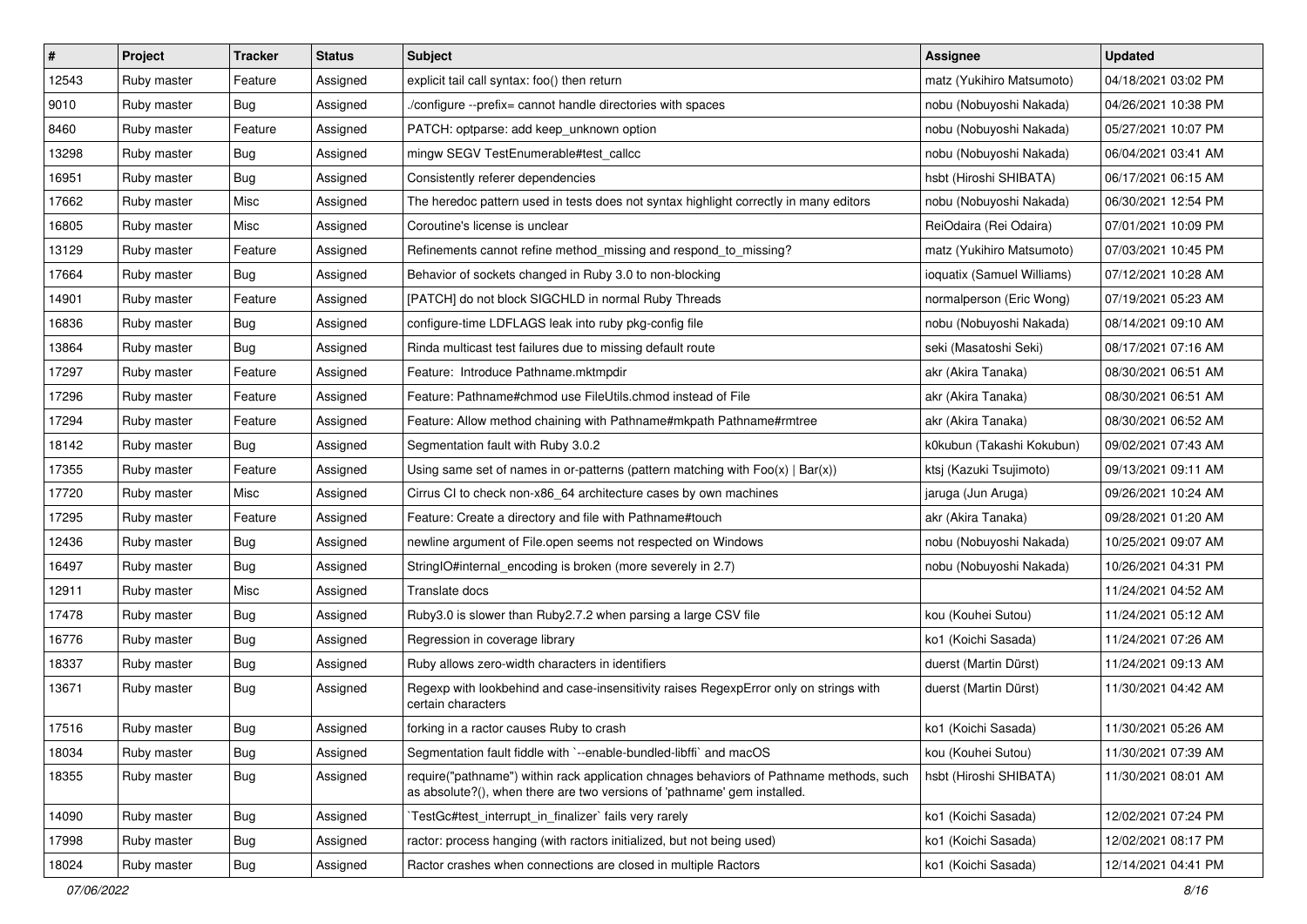| $\vert$ # | Project     | <b>Tracker</b> | <b>Status</b> | <b>Subject</b>                                                                                  | Assignee                  | <b>Updated</b>      |
|-----------|-------------|----------------|---------------|-------------------------------------------------------------------------------------------------|---------------------------|---------------------|
| 18381     | Ruby master | Bug            | Assigned      | Default vs Bundled gems                                                                         | hsbt (Hiroshi SHIBATA)    | 12/15/2021 11:09 AM |
| 17826     | Ruby master | Bug            | Assigned      | Ractor#take hangs if used in multiple Threads                                                   | ko1 (Koichi Sasada)       | 12/15/2021 01:30 PM |
| 17339     | Ruby master | Feature        | Assigned      | Semantic grouping with BigDecimal#to_s                                                          | mrkn (Kenta Murata)       | 12/20/2021 12:39 PM |
| 6308      | Ruby master | Feature        | Assigned      | Eliminate delegation from WeakRef                                                               | matz (Yukihiro Matsumoto) | 12/23/2021 11:40 PM |
| 8263      | Ruby master | Feature        | Assigned      | Support discovering yield state of individual Fibers                                            | ko1 (Koichi Sasada)       | 12/23/2021 11:40 PM |
| 8271      | Ruby master | Feature        | Assigned      | Proposal for moving to a more visible, formal process for feature requests                      | matz (Yukihiro Matsumoto) | 12/23/2021 11:40 PM |
| 9023      | Ruby master | Feature        | Assigned      | Array#tail                                                                                      | matz (Yukihiro Matsumoto) | 12/23/2021 11:40 PM |
| 12020     | Ruby master | Feature        | Assigned      | Documenting Ruby memory model                                                                   | ko1 (Koichi Sasada)       | 12/23/2021 11:40 PM |
| 18450     | Ruby master | Feature        | Assigned      | Force break in prettyprint                                                                      | akr (Akira Tanaka)        | 12/29/2021 02:02 PM |
| 18459     | Ruby master | Feature        | Assigned      | IRB autocomplete dropdown colour options                                                        | aycabta (aycabta.)        | 01/05/2022 02:15 AM |
| 18408     | Ruby master | Feature        | Assigned      | Allow pattern match to set instance variables                                                   | ktsj (Kazuki Tsujimoto)   | 01/26/2022 07:07 PM |
| 16512     | Ruby master | Misc           | Assigned      | Improving `www.ruby-lang.org` reference by merging with `rubyreferences.github.io`              | zverok (Victor Shepelev)  | 02/01/2022 12:28 PM |
| 18572     | Ruby master | Bug            | Assigned      | Performance regression when invoking refined methods                                            | ko1 (Koichi Sasada)       | 02/10/2022 12:48 AM |
| 18169     | Ruby master | <b>Bug</b>     | Assigned      | Local copies of gemified libraries are being released out of sync with their gems               | hsbt (Hiroshi SHIBATA)    | 02/25/2022 05:40 PM |
| 17196     | Ruby master | <b>Bug</b>     | Assigned      | Segmentation Fault with Socket#close in Ractors                                                 | ko1 (Koichi Sasada)       | 03/20/2022 01:52 PM |
| 18371     | Ruby master | Misc           | Assigned      | Release branches (release information in general)                                               | naruse (Yui NARUSE)       | 03/23/2022 10:32 PM |
| 18571     | Ruby master | Feature        | Assigned      | Removed the bundled sources from release package after Ruby 3.2                                 | hsbt (Hiroshi SHIBATA)    | 03/28/2022 06:23 AM |
| 18727     | Ruby master | Bug            | Assigned      | Make failed on x86_64-cygwin (LoadError)                                                        | peterzhu2118 (Peter Zhu)  | 04/16/2022 05:15 AM |
| 18677     | Ruby master | Bug            | Assigned      | BigDecimal#power (**) returns FloatDomainError when passing an infinite parameter               | mrkn (Kenta Murata)       | 04/20/2022 02:04 AM |
| 18133     | Ruby master | Bug            | Assigned      | LTO: TestGCCompact#test_ast_compacts segfaults on i686                                          |                           | 04/23/2022 04:19 PM |
| 17363     | Ruby master | Feature        | Assigned      | Timeouts                                                                                        | ko1 (Koichi Sasada)       | 05/14/2022 09:06 AM |
| 12442     | Ruby master | Bug            | Assigned      | TestArgf#test_textmode fails on cygwin                                                          | cruby-cygwin              | 05/19/2022 08:20 AM |
| 12444     | Ruby master | Bug            | Assigned      | Segmentation fault when running TestException#test_machine_stackoverflow on cygwin              | cruby-cygwin              | 05/19/2022 08:20 AM |
| 12445     | Ruby master | Bug            | Assigned      | Testing TestlO#test_open_fifo_does_not_block_other_threads results in deadlock on cygwin        | cruby-cygwin              | 05/19/2022 08:20 AM |
| 12506     | Ruby master | Bug            | Assigned      | On cygwin, Feature #5994 does not work                                                          | cruby-cygwin              | 05/19/2022 08:20 AM |
| 13999     | Ruby master | Bug            | Assigned      | Cygwin 000 ripper_state_lex.rb 0000000                                                          | cruby-cygwin              | 05/19/2022 08:20 AM |
| 17882     | Ruby master | Bug            | Assigned      | bootstraptest/test_ractor.rb:224 segfaults on Cygwin                                            | cruby-cygwin              | 05/19/2022 08:20 AM |
| 18790     | Ruby master | <b>Bug</b>     | Assigned      | cannot load such file -- digest (LoadError)                                                     | hsbt (Hiroshi SHIBATA)    | 06/06/2022 12:41 AM |
| 18464     | Ruby master | Bug            | Assigned      | RUBY_INTERNAL_EVENT_NEWOBJ tracepoint causes an interpreter crash when<br>combined with Ractors | ko1 (Koichi Sasada)       | 06/08/2022 08:25 AM |
| 14607     | Ruby master | <b>Bug</b>     | Assigned      | Fix use of the rb_profile_frames start parameter                                                | ko1 (Koichi Sasada)       | 06/09/2022 06:12 AM |
| 8445      | Ruby master | Bug            | Assigned      | IO.open and IO#set enconding does not support :fallback option                                  | akr (Akira Tanaka)        | 06/14/2022 06:02 AM |
| 18808     | Ruby master | <b>Bug</b>     | Assigned      | Cannot compile ruby 3.1.2 on powerpc64le-linux without disabling the jit features               | k0kubun (Takashi Kokubun) | 06/20/2022 10:40 AM |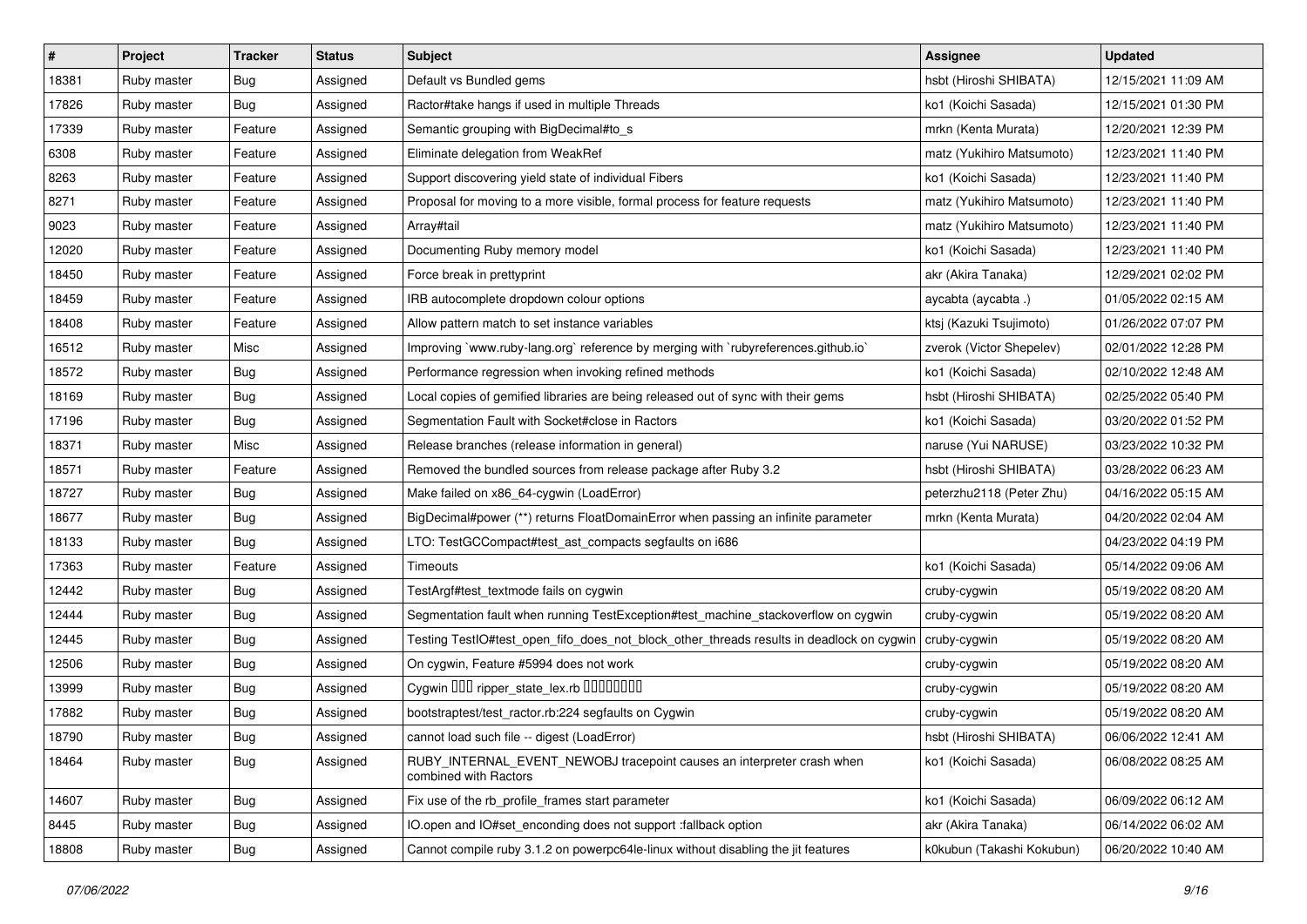| $\vert$ # | Project     | <b>Tracker</b> | <b>Status</b> | <b>Subject</b>                                                                               | <b>Assignee</b>                     | <b>Updated</b>      |
|-----------|-------------|----------------|---------------|----------------------------------------------------------------------------------------------|-------------------------------------|---------------------|
| 17679     | Ruby master | <b>Bug</b>     | Assigned      | Ractor incoming channel can consume unlimited resources                                      | ko1 (Koichi Sasada)                 | 06/30/2022 10:49 AM |
| 18773     | Ruby master | Feature        | Assigned      | deconstruct to receive a range                                                               | ktsj (Kazuki Tsujimoto)             | 07/04/2022 05:38 PM |
| 7981      | Ruby master | Feature        | Open          | ruby does not respect --                                                                     |                                     | 02/28/2013 02:49 PM |
| 8184      | Ruby master | Feature        | Open          | Avoid the creation of meaningless ranges (nil, false, true)                                  |                                     | 03/29/2013 11:16 PM |
| 8232      | Ruby master | Feature        | Open          | Rudiments of abstract algebra in Ruby                                                        | matz (Yukihiro Matsumoto)           | 04/09/2013 01:47 AM |
| 8223      | Ruby master | Feature        | Open          | Make Matrix more omnivorous.                                                                 | marcandre (Marc-Andre<br>Lafortune) | 04/09/2013 03:42 AM |
| 8321      | Ruby master | Feature        | Open          | Ripper: I would like coordinates for keywords                                                |                                     | 05/10/2013 07:01 PM |
| 8404      | Ruby master | Feature        | Open          | virtual, hooked or read only global variabels for ruby only code too                         |                                     | 05/14/2013 09:19 PM |
| 8452      | Ruby master | Feature        | Open          | Kernel#otherwise to rewrite code like (obj    default_obj).do_smth                           |                                     | 05/26/2013 08:41 PM |
| 8449      | Ruby master | Feature        | Open          | Array#ary_plus always returns an array                                                       | nobu (Nobuyoshi Nakada)             | 06/02/2013 04:23 PM |
| 8478      | Ruby master | Feature        | Open          | The hash returned by Enumerable#group_by should have an empty array for its default<br>value | matz (Yukihiro Matsumoto)           | 06/04/2013 03:56 PM |
| 8494      | Ruby master | Feature        | Open          | Safe method for defensive copies. alternative to 'dup'                                       |                                     | 06/05/2013 04:26 PM |
| 8506      | Ruby master | Feature        | Open          | Object#iter_for / Object#to_iter                                                             |                                     | 06/10/2013 05:21 PM |
| 8598      | Ruby master | Feature        | Open          | Expose information whether a timezone offset has been explicitly set on DateTime object      |                                     | 07/03/2013 08:27 PM |
| 8614      | Ruby master | Feature        | Open          | Object#singleton_class with a block                                                          |                                     | 07/12/2013 10:14 AM |
| 8688      | Ruby master | Feature        | Open          | #sprintf should accept strings as keys                                                       |                                     | 07/26/2013 02:33 AM |
| 8714      | Ruby master | Feature        | Open          | Non-interpolated regular expression literal                                                  |                                     | 08/02/2013 08:00 PM |
| 8663      | Ruby master | Feature        | Open          | Officialy alias ArgumentError to ArgError                                                    | matz (Yukihiro Matsumoto)           | 08/09/2013 07:42 PM |
| 8786      | Ruby master | Feature        | Open          | Process.clock_gettime(:realtime)                                                             |                                     | 08/15/2013 10:33 PM |
| 8827      | Ruby master | Feature        | Open          | A method that flips the receiver and the first argument                                      |                                     | 08/29/2013 05:59 AM |
| 8862      | Ruby master | Feature        | Open          | getoptlong to accept user-provided commandline                                               |                                     | 09/04/2013 09:53 PM |
| 8967      | Ruby master | Feature        | Open          | add uninclude and unextend method                                                            |                                     | 09/30/2013 02:18 PM |
| 9070      | Ruby master | Feature        | Open          | Introduce `---` as synonym of `end` keyword                                                  | matz (Yukihiro Matsumoto)           | 11/02/2013 03:23 AM |
| 9095      | Ruby master | Feature        | Open          | Allow `Symbol#to_proc` to take arguments                                                     |                                     | 11/10/2013 04:25 AM |
| 9111      | Ruby master | Feature        | Open          | Encoding-free String comparison                                                              |                                     | 11/21/2013 04:35 PM |
| 9174      | Ruby master | Feature        | Open          | value receiving block for Hash#has_key?                                                      |                                     | 11/29/2013 06:33 AM |
| 9260      | Ruby master | Feature        | Open          | make FileUtils.rm_rf raise on errors                                                         |                                     | 12/19/2013 12:27 AM |
| 9445      | Ruby master | Feature        | Open          | Support emitting 1.9 Symbol keyword Hash syntax when pretty printing Hashes                  |                                     | 01/24/2014 06:01 AM |
| 9516      | Ruby master | Misc           | Open          | Consolidate all deprecation messages to one or more helper methods                           |                                     | 02/13/2014 05:11 PM |
| 9522      | Ruby master | Feature        | Open          | Float("NaN"), Float("Infinity")                                                              |                                     | 02/16/2014 05:36 AM |
| 9553      | Ruby master | Feature        | Open          | Make argument validation routine of a method an object                                       |                                     | 02/22/2014 07:58 AM |
| 9556      | Ruby master | Feature        | Open          | Add HTTP#get block functionality to HTTP.get                                                 |                                     | 02/23/2014 05:53 AM |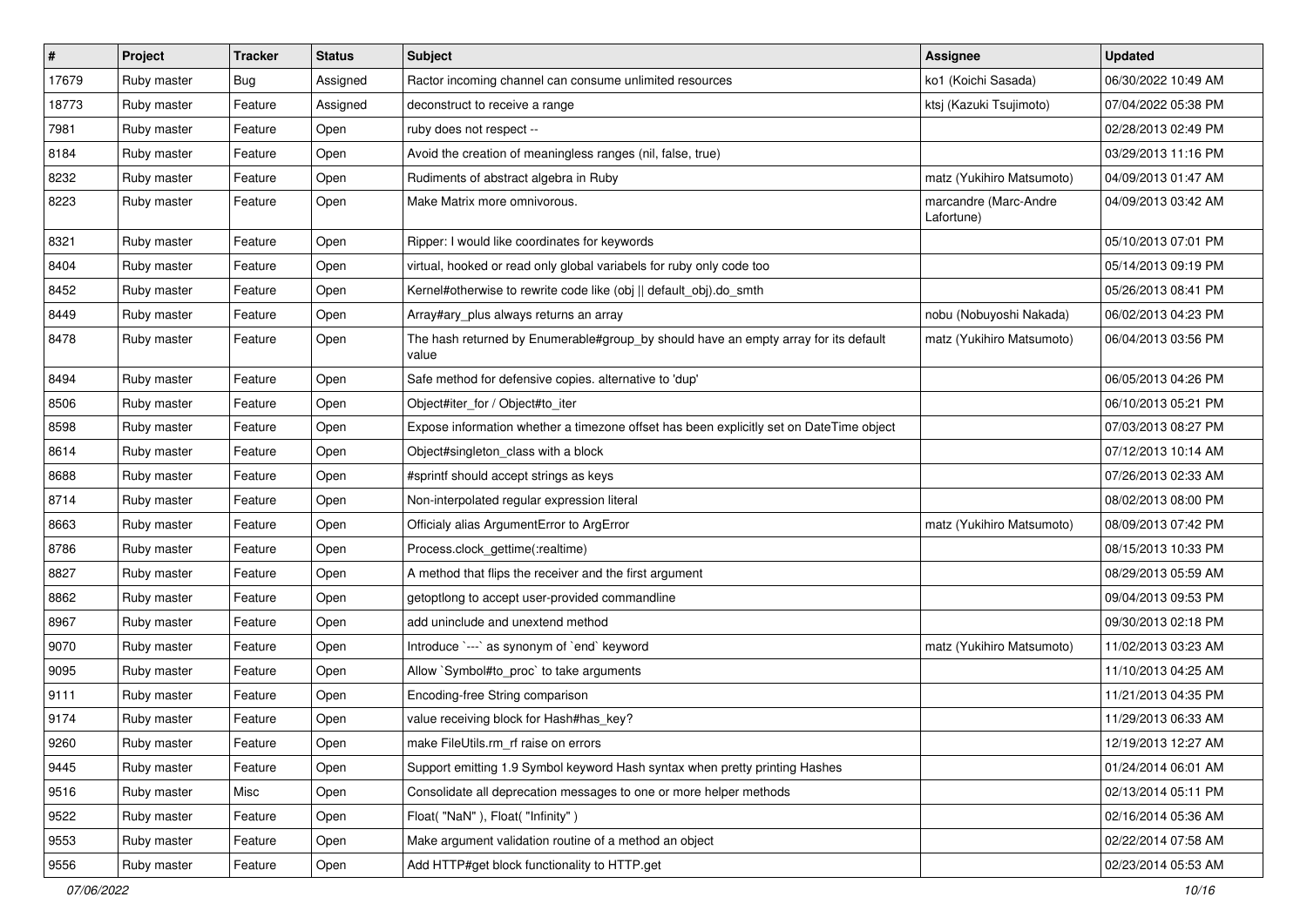| $\sharp$ | Project     | <b>Tracker</b> | <b>Status</b> | Subject                                                                                         | <b>Assignee</b>           | <b>Updated</b>      |
|----------|-------------|----------------|---------------|-------------------------------------------------------------------------------------------------|---------------------------|---------------------|
| 9527     | Ruby master | Feature        | Open          | make Net::HTTP.get_print not only to \$stdout but to an IO as a parameter                       |                           | 02/23/2014 06:04 AM |
| 9585     | Ruby master | Feature        | Open          | Add Object#in? to make ruby easier to read                                                      |                           | 03/15/2014 04:49 PM |
| 9667     | Ruby master | Feature        | Open          | Optimization of FILE_and _dir                                                                   |                           | 03/25/2014 04:48 AM |
| 9724     | Ruby master | Misc           | Open          | Warnings in Ruby: allow per-file directives to i.e. suppress warnings                           |                           | 04/10/2014 06:21 PM |
| 9557     | Ruby master | Feature        | Open          | Enumerator#next and Enumerator#peek with argument                                               |                           | 04/11/2014 07:00 PM |
| 9784     | Ruby master | Feature        | Open          | Alias URI#merge to URI#join                                                                     |                           | 04/29/2014 05:42 AM |
| 9807     | Ruby master | Feature        | Open          | String.new with block                                                                           |                           | 05/07/2014 05:54 AM |
| 9832     | Ruby master | Misc           | Open          | better concurrency in threads                                                                   |                           | 05/12/2014 12:33 PM |
| 9853     | Ruby master | Feature        | Open          | Please consider quoted generation of hash like in %h( foo bar bee blaa)                         |                           | 05/19/2014 04:43 PM |
| 9871     | Ruby master | Feature        | Open          | load a ruby library which doesn't have extension                                                |                           | 05/28/2014 10:07 AM |
| 9887     | Ruby master | Feature        | Open          | Add uninclude please                                                                            |                           | 05/31/2014 01:33 PM |
| 9909     | Ruby master | Feature        | Open          | why shouldn't constant lookup check the nesting of module's name                                |                           | 06/07/2014 02:18 AM |
| 9929     | Ruby master | Feature        | Open          | add with_default method to Hash                                                                 |                           | 06/11/2014 12:08 AM |
| 9953     | Ruby master | Feature        | Open          | set_trace_func values which could be frozen or symbols                                          |                           | 06/19/2014 10:44 PM |
| 10000    | Ruby master | Feature        | Open          | format width and precision with symbol hash                                                     |                           | 07/01/2014 01:25 AM |
| 10051    | Ruby master | Feature        | Open          | nbsp isn't remove with trim                                                                     |                           | 07/17/2014 08:02 AM |
| 10176    | Ruby master | Feature        | Open          | Document how to perform net/http calls in parallel                                              |                           | 08/27/2014 10:46 PM |
| 10215    | Ruby master | Feature        | Open          | prohibit subclassing for classes without allocator in Ruby                                      |                           | 09/08/2014 07:29 AM |
| 10177    | Ruby master | Feature        | Open          | Hash#has_key? and Hash#has_value? should be deprecated                                          |                           | 09/19/2014 06:01 PM |
| 8366     | Ruby master | Feature        | Open          | Exception.message take time to execute depending on the instance variables                      |                           | 09/22/2014 06:41 AM |
| 10305    | Ruby master | Feature        | Open          | Method for resolving all autoload statements / Add warning on autoload when used with<br>chroot |                           | 09/29/2014 02:05 PM |
| 10308    | Ruby master | Feature        | Open          | Pipes in Ruby                                                                                   |                           | 09/30/2014 11:21 PM |
| 10331    | Ruby master | Feature        | Open          | String#to_r to recognize negative denominators                                                  |                           | 10/06/2014 02:44 PM |
| 10332    | Ruby master | Feature        | Open          | Rational literal for mixed fractions                                                            |                           | 10/06/2014 02:55 PM |
| 10343    | Ruby master | Feature        | Open          | Postfix notations for 'when' and 'else' inside 'case' statement                                 |                           | 10/08/2014 05:25 PM |
| 10366    | Ruby master | Feature        | Open          | New inspection form for rational                                                                |                           | 10/11/2014 12:50 AM |
| 10327    | Ruby master | Feature        | Open          | Bool/False/True module for '==='                                                                |                           | 10/15/2014 02:42 PM |
| 10404    | Ruby master | Feature        | Open          | Allow individual finalizers to be removed with ObjectSpace.undefine finalizer                   | matz (Yukihiro Matsumoto) | 10/20/2014 08:14 AM |
| 10424    | Ruby master | Misc           | Open          | Error message when sorting NaN                                                                  |                           | 10/25/2014 02:13 PM |
| 10425    | Ruby master | Feature        | Open          | A predicate method to tell if a number is near another                                          |                           | 10/26/2014 01:47 AM |
| 10391    | Ruby master | Feature        | Open          | Provide %eISO-8859-1'string \xAA literal' string literals with explicit encoding                |                           | 10/28/2014 10:27 AM |
| 10455    | Ruby master | Feature        | Open          | [PATCH 0/n] Combine interface for creating new matrix                                           |                           | 10/29/2014 10:17 PM |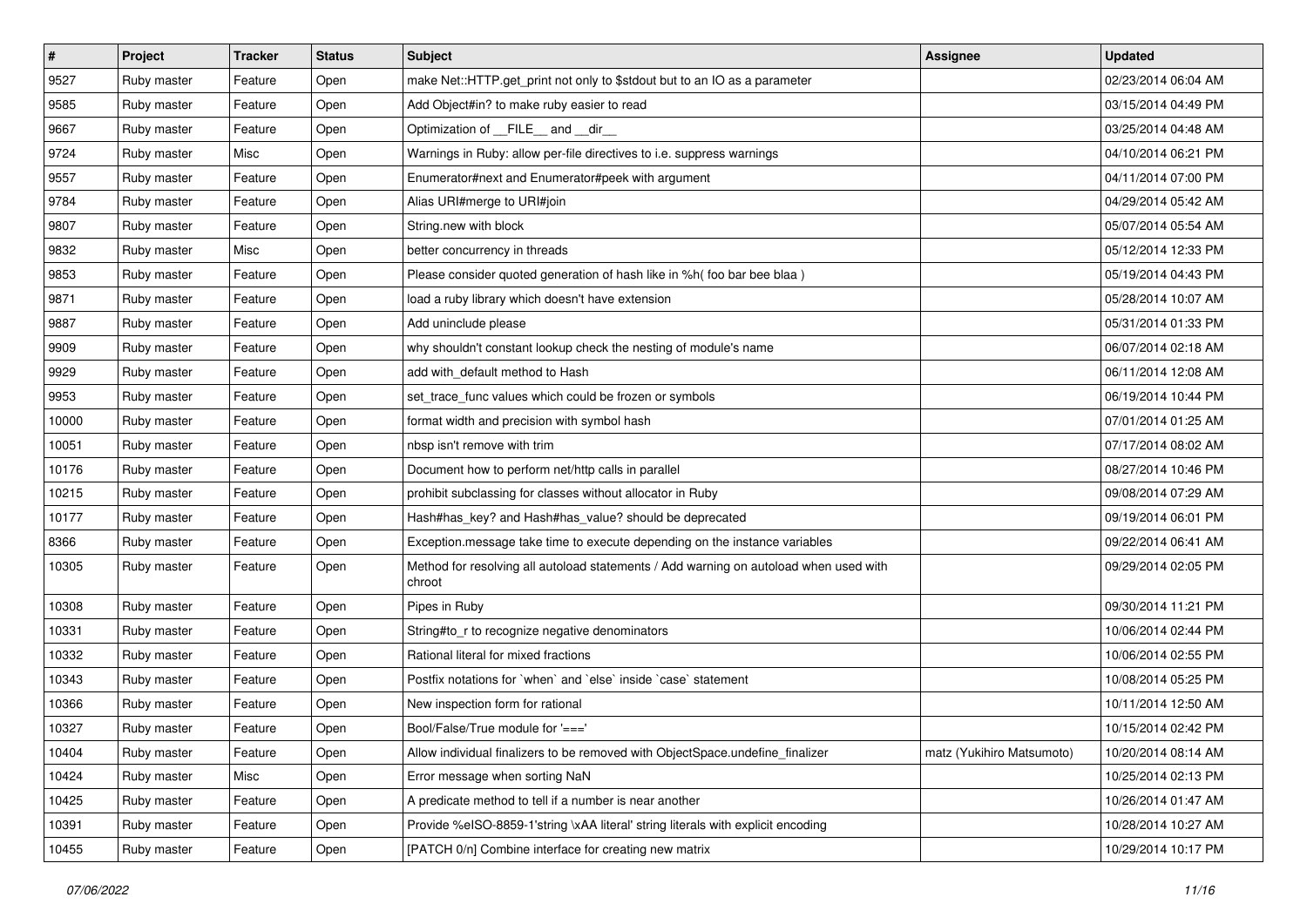| #     | Project     | <b>Tracker</b> | <b>Status</b> | <b>Subject</b>                                                                   | <b>Assignee</b>           | <b>Updated</b>      |
|-------|-------------|----------------|---------------|----------------------------------------------------------------------------------|---------------------------|---------------------|
| 10474 | Ruby master | Feature        | Open          | [PATCH 1/1] Refactoring math.c (Combined some macros into one macro)             |                           | 11/10/2014 10:29 PM |
| 10175 | Ruby master | Feature        | Open          | There's no reason to prefer Proc.new over Kernel#proc anymore                    |                           | 11/10/2014 11:07 PM |
| 10386 | Ruby master | Feature        | Open          | [PATCH 3/3] There is little possibility of using m_sqrt at complex.c             |                           | 11/10/2014 11:10 PM |
| 10505 | Ruby master | Feature        | Open          | [PATCH 2/n] DDDDDDDD./Object#eql? with block. (ja/en)                            |                           | 11/13/2014 05:52 PM |
| 10426 | Ruby master | Feature        | Open          | A predicate to express congruence                                                |                           | 11/14/2014 02:11 AM |
| 10513 | Ruby master | Misc           | Open          | instance_eval yields the receiver, but is documented to yield no arguments       | zzak (Zachary Scott)      | 11/14/2014 10:29 PM |
| 10552 | Ruby master | Feature        | Open          | [PATCH] Add Enumerable#frequencies and Enumerable#relative_frequencies           |                           | 11/30/2014 11:56 AM |
| 8566  | Ruby master | Feature        | Open          | [PATCH] Allow to configure additional preludes                                   |                           | 12/10/2014 01:13 PM |
| 10589 | Ruby master | Feature        | Open          | [TracePoint API] Make THREAD_{BEGIN, END} events return some context information |                           | 12/11/2014 04:27 PM |
| 10574 | Ruby master | Feature        | Open          | Add String#Ichomp and String.Ichomp!                                             | matz (Yukihiro Matsumoto) | 12/15/2014 04:34 PM |
| 10645 | Ruby master | Feature        | Open          | Consider adding support of .first to MatchData object like MatchData[0]          |                           | 12/25/2014 06:50 AM |
| 10628 | Ruby master | Misc           | Open          | Peformance of URI module                                                         | naruse (Yui NARUSE)       | 12/26/2014 04:08 PM |
| 10683 | Ruby master | Feature        | Open          | fix inconsistent behavior of Kernel. Hash()                                      |                           | 01/02/2015 06:00 AM |
| 10663 | Ruby master | Feature        | Open          | Consider adding support for String input to File. methods                        |                           | 01/05/2015 12:47 AM |
| 10701 | Ruby master | Feature        | Open          | Class: Array 2 New methods                                                       |                           | 01/08/2015 07:21 AM |
| 10729 | Ruby master | Feature        | Open          | Array method to subtract in place                                                |                           | 01/11/2015 02:29 PM |
| 10728 | Ruby master | Feature        | Open          | Warning for Fixnum#size to use RbConfig::SIZEOF['long']                          |                           | 01/11/2015 04:23 PM |
| 10770 | Ruby master | Feature        | Open          | chr and ord behavior for ill-formed byte sequences and surrogate code points     |                           | 01/22/2015 10:19 AM |
| 10255 | Ruby master | Feature        | Open          | Math.log: check domain of base argument                                          |                           | 01/27/2015 02:32 AM |
| 10726 | Ruby master | Feature        | Open          | [PATCH 4/4] * New methods: Set#power                                             |                           | 01/28/2015 07:48 AM |
| 8564  | Ruby master | Feature        | Open          | Extend Module#attr methods                                                       |                           | 02/05/2015 07:39 PM |
| 10851 | Ruby master | Feature        | Open          | Introduce Regexp#fetch                                                           |                           | 02/13/2015 11:15 AM |
| 10879 | Ruby master | Feature        | Open          | UnboundMethod#to_proc                                                            |                           | 02/21/2015 07:56 PM |
| 10869 | Ruby master | Feature        | Open          | Add support for option to pre-compile Ruby files                                 |                           | 02/23/2015 11:08 AM |
| 10882 | Ruby master | Feature        | Open          | Provide Levenshtein distance implementation as part of stdlib                    |                           | 02/26/2015 03:56 PM |
| 10927 | Ruby master | Feature        | Open          | [PATCH] Add default empty string to string replacements                          |                           | 03/04/2015 10:49 AM |
| 10863 | Ruby master | Feature        | Open          | allow protected class methods to be callable from instance methods               |                           | 04/01/2015 06:11 PM |
| 10152 | Ruby master | Feature        | Open          | String#strip doesn't remove non-breaking space                                   |                           | 04/12/2015 07:36 PM |
| 11122 | Ruby master | Feature        | Open          | exception-free non-blocking Queue/SizedQueue operations                          | matz (Yukihiro Matsumoto) | 05/06/2015 08:53 PM |
| 9725  | Ruby master | Feature        | Open          | Do not inspect NameError target object unless verbose                            |                           | 05/08/2015 02:18 AM |
| 11142 | Ruby master | <b>Bug</b>     | Open          | Command line argument parser on windows handles double quotes inconsistently.    | usa (Usaku NAKAMURA)      | 05/12/2015 04:09 PM |
| 11148 | Ruby master | Feature        | Open          | Add a way to require files, but not raise an exception when the file isn't found |                           | 05/13/2015 05:57 PM |
| 10009 | Ruby master | Bug            | Open          | IO operation is 10x slower in multi-thread environment                           | ko1 (Koichi Sasada)       | 05/21/2015 07:19 AM |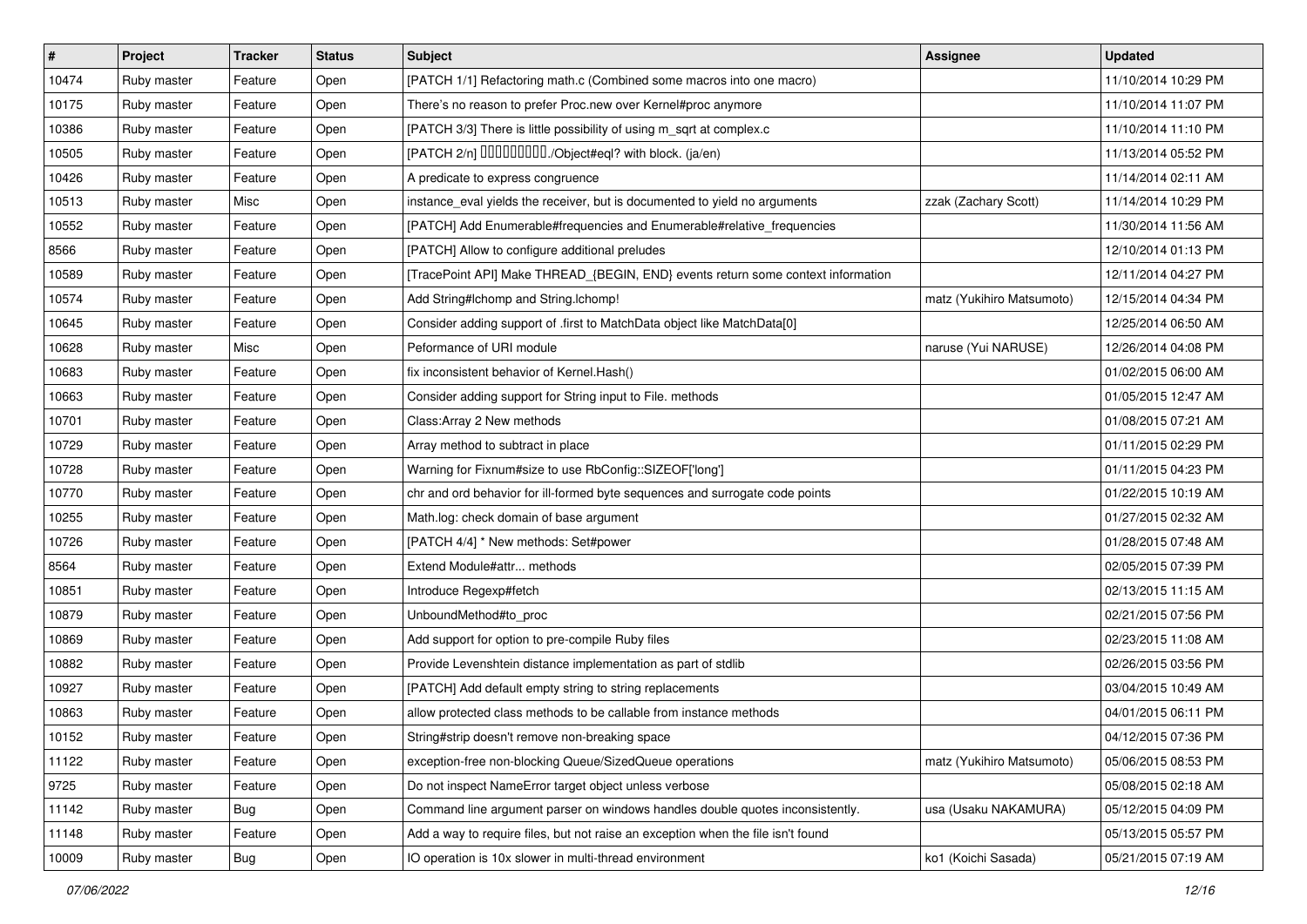| $\vert$ # | Project     | <b>Tracker</b> | <b>Status</b> | <b>Subject</b>                                                                                                                             | <b>Assignee</b>           | <b>Updated</b>      |
|-----------|-------------|----------------|---------------|--------------------------------------------------------------------------------------------------------------------------------------------|---------------------------|---------------------|
| 11177     | Ruby master | Bug            | Open          | <b>DATALEOFILILILILILI</b>                                                                                                                 |                           | 05/25/2015 03:49 AM |
| 11183     | Ruby master | Bug            | Open          |                                                                                                                                            |                           | 05/26/2015 08:32 AM |
| 10932     | Ruby master | Feature        | Open          | Enabling allocation tracing as early as possible                                                                                           | ko1 (Koichi Sasada)       | 06/13/2015 07:54 AM |
| 11292     | Ruby master | Feature        | Open          | objspace: Dump type of special consts                                                                                                      | tmm1 (Aman Karmani)       | 06/22/2015 04:22 AM |
| 11299     | Ruby master | Feature        | Open          | [PATCH] use Array instead of custom struct for generic ivars                                                                               | normalperson (Eric Wong)  | 06/24/2015 12:38 AM |
| 11305     | Ruby master | Feature        | Open          | [ipaddr] include the IP address in question within the InvalidAddressError exception<br>message                                            |                           | 06/25/2015 04:25 AM |
| 11307     | Ruby master | Feature        | Open          | exception-free non-blocking Queue#pop                                                                                                      | matz (Yukihiro Matsumoto) | 06/25/2015 11:06 PM |
| 11315     | Ruby master | Feature        | Open          | [PATCH] Add Array#^ for parity with other set-like operations.                                                                             |                           | 06/29/2015 05:05 AM |
| 10585     | Ruby master | Feature        | Open          | struct: speedup struct.attr = $v$ for first 10 attributes and struct[:attr] for big structs                                                |                           | 06/30/2015 08:18 PM |
| 11312     | Ruby master | Feature        | Open          | Add Resolv::DNS::Resource::IN::SPF                                                                                                         | akr (Akira Tanaka)        | 07/01/2015 03:26 AM |
| 11309     | Ruby master | Feature        | Open          | Iterator over string matches                                                                                                               |                           | 07/01/2015 08:35 AM |
| 11323     | Ruby master | Feature        | Open          | Documentation update on how uniq works / guarantee of order                                                                                |                           | 07/02/2015 03:34 AM |
| 9918      | Ruby master | Feature        | Open          | Exception#cause should be shown in output and #inspect                                                                                     |                           | 07/13/2015 02:32 PM |
| 11347     | Ruby master | Feature        | Open          | Errors with cause not reported properly to console                                                                                         |                           | 07/15/2015 04:39 PM |
| 11355     | Ruby master | Misc           | Open          | Exceptions inheriting from Timeout:: Error should behave the same way                                                                      |                           | 07/15/2015 04:59 PM |
| 10949     | Ruby master | Feature        | Open          | Time is WB unprotected                                                                                                                     |                           | 07/23/2015 05:55 PM |
| 11429     | Ruby master | Feature        | Open          | Local variable assignment via regex ===                                                                                                    |                           | 08/10/2015 11:26 PM |
| 11438     | Ruby master | Bug            | Open          | native thread init stack() get machine.stack start unequal to thread's stack start address,<br>x86 win32                                   | cruby-windows             | 08/13/2015 07:31 AM |
| 11390     | Ruby master | Feature        | Open          | Allow symbols starting with numbers                                                                                                        | matz (Yukihiro Matsumoto) | 08/14/2015 05:23 AM |
| 11446     | Ruby master | Feature        | Open          | Possible work around for the requirement to supplying arguments like this: .map(&:method,<br><arguments>)</arguments>                      |                           | 08/14/2015 04:40 PM |
| 11475     | Ruby master | Feature        | Open          | <b>AST</b> transforms                                                                                                                      |                           | 08/21/2015 11:14 AM |
| 8437      | Ruby master | Feature        | Open          | custom operators, unicode                                                                                                                  |                           | 08/30/2015 03:05 AM |
| 11507     | Ruby master | Feature        | Open          | Net::HTTP should use TCP_CORK or TCP_NOPUSH to avoid fragmenting packets                                                                   |                           | 09/04/2015 09:47 AM |
| 10179     | Ruby master | Feature        | Open          | Net::HTTP::Get.new("https://google.com").basic_auth(user_name, password) should throw<br>exception stating the need to set use_ssl to true |                           | 09/13/2015 03:25 AM |
| 9613      | Ruby master | Feature        | Open          | Warn about unsafe ossl ciphers                                                                                                             |                           | 09/13/2015 03:27 AM |
| 10519     | Ruby master | Feature        | Open          | <b>TLS Renegotiation</b>                                                                                                                   |                           | 09/13/2015 03:29 AM |
| 11518     | Ruby master | Feature        | Open          | Queue enhancement - promote! and promote_all!                                                                                              | matz (Yukihiro Matsumoto) | 09/17/2015 08:40 PM |
| 11517     | Ruby master | Feature        | Open          | Queue enhancement - conditional pop                                                                                                        | matz (Yukihiro Matsumoto) | 09/17/2015 09:02 PM |
| 11514     | Ruby master | Bug            | Open          | AIX6.1 - Ruby 2.2.3 - Segmentation fault in :byteslice                                                                                     |                           | 09/18/2015 07:39 AM |
| 11570     | Ruby master | Misc           | Open          | Clarify autoload chaining behavior                                                                                                         |                           | 10/06/2015 04:52 PM |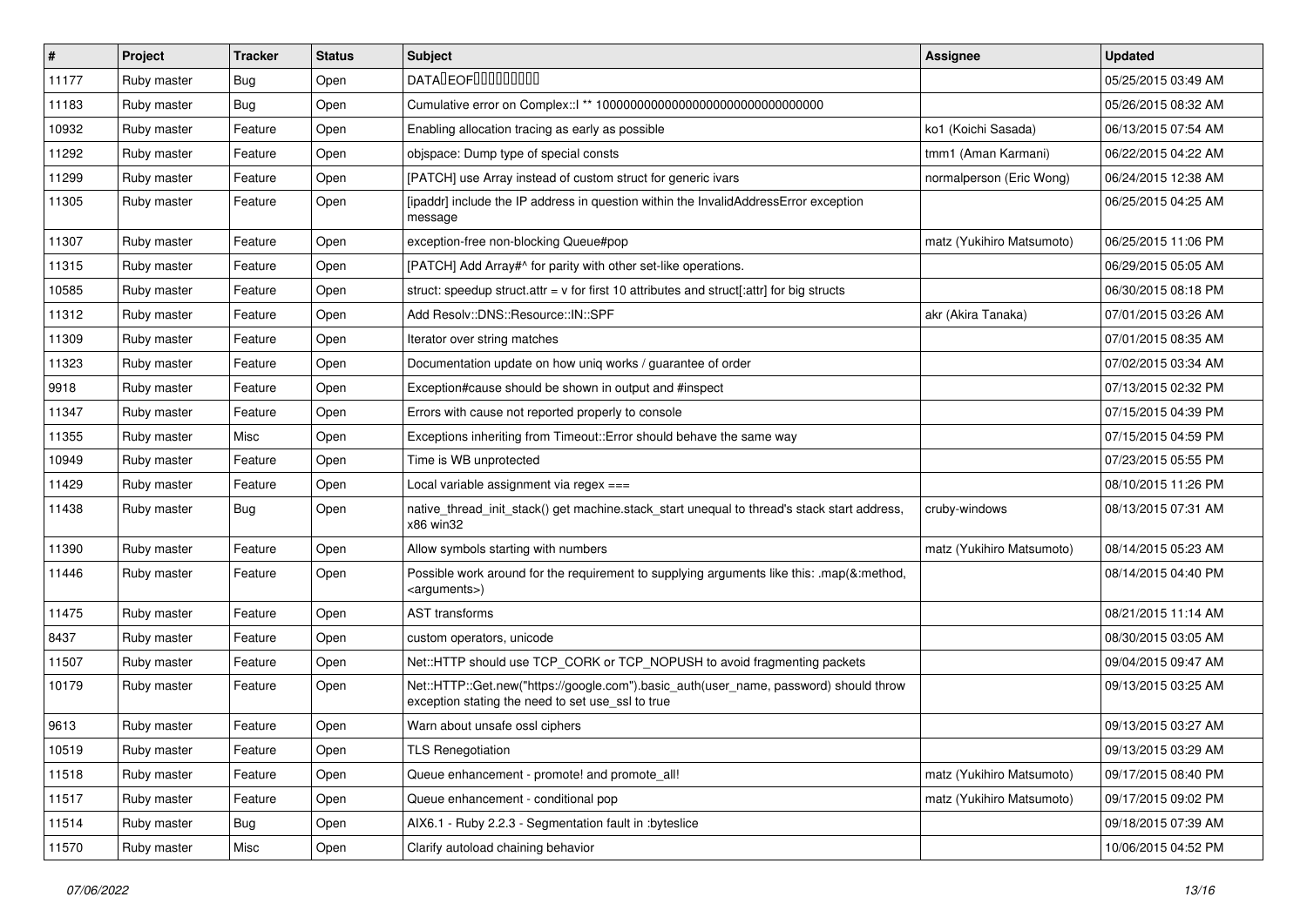| $\vert$ # | Project     | <b>Tracker</b> | <b>Status</b> | <b>Subject</b>                                                                                                                     | Assignee                  | <b>Updated</b>      |
|-----------|-------------|----------------|---------------|------------------------------------------------------------------------------------------------------------------------------------|---------------------------|---------------------|
| 10541     | Ruby master | Misc           | Open          | Remove shorthand string interpolation syntax                                                                                       | matz (Yukihiro Matsumoto) | 10/08/2015 05:44 PM |
| 11577     | Ruby master | Feature        | Open          | Add encodeURIComponent compatible API for URI                                                                                      |                           | 10/09/2015 01:40 PM |
| 11583     | Ruby master | Feature        | Open          | Add File#unlink                                                                                                                    |                           | 10/12/2015 05:40 AM |
| 11582     | Ruby master | Bug            | Open          | On Solaris, Rational#** returns -Infinity for Rational(0) when passed a negative Float                                             |                           | 10/13/2015 03:12 AM |
| 11597     | Ruby master | Feature        | Open          | Add Linux-specific setfsuid(2)/setfsgid(2)                                                                                         |                           | 10/15/2015 10:08 PM |
| 11415     | Ruby master | Feature        | Open          | autoload with a Proc                                                                                                               |                           | 10/21/2015 08:38 PM |
| 11295     | Ruby master | Misc           | Open          | Request for comments about error messages                                                                                          |                           | 10/22/2015 09:12 AM |
| 10181     | Ruby master | Feature        | Open          | New method File.openat()                                                                                                           |                           | 10/22/2015 12:12 PM |
| 11629     | Ruby master | Feature        | Open          | Implement Enhanced Mail System Status Codes (rfc1893)                                                                              |                           | 10/28/2015 10:38 AM |
| 11634     | Ruby master | Feature        | Open          | [PATCH] variable.c (rb_global_tbl): convert to id_table                                                                            |                           | 10/29/2015 08:11 PM |
| 11670     | Ruby master | Feature        | Open          | Show warning to make nested def obsolete                                                                                           | nobu (Nobuyoshi Nakada)   | 11/09/2015 07:40 AM |
| 10983     | Ruby master | Misc           | Open          | Why blocks make Ruby methods 439% slower?                                                                                          |                           | 11/10/2015 06:21 AM |
| 11694     | Ruby master | Feature        | Open          | Numeric#nonpositive?, nonnegative?                                                                                                 |                           | 11/16/2015 12:56 AM |
| 11700     | Ruby master | Feature        | Open          | positive flags for reverse lookup to socket                                                                                        |                           | 11/17/2015 02:48 AM |
| 11710     | Ruby master | Feature        | Open          | [PATCH] Replace Set#merge with Set#merge! and make Set#merge non-mutating.                                                         | knu (Akinori MUSHA)       | 11/18/2015 07:28 PM |
| 11723     | Ruby master | Feature        | Open          | CGI library should give access to raw request body                                                                                 |                           | 11/20/2015 07:06 PM |
| 11630     | Ruby master | Feature        | Open          | possibility to serialize Proc or Lambda                                                                                            |                           | 11/23/2015 01:34 PM |
| 11599     | Ruby master | Feature        | Open          | Dump entries of hash in ObjectSpace                                                                                                | tmm1 (Aman Karmani)       | 11/24/2015 05:52 PM |
| 11588     | Ruby master | Feature        | Open          | Implement structured warnings                                                                                                      |                           | 12/06/2015 08:48 PM |
| 11786     | Ruby master | Feature        | Open          | [PATCH] micro-optimize case dispatch even harder                                                                                   |                           | 12/09/2015 09:58 AM |
| 11781     | Ruby master | Feature        | Open          | Would it be possible to alias .prepend() towards .unshift() for class Array by default?                                            |                           | 12/09/2015 12:46 PM |
| 11796     | Ruby master | Feature        | Open          | [PATCH] Refactor reduce call get_stat()                                                                                            |                           | 12/09/2015 02:33 PM |
| 11690     | Ruby master | Feature        | Open          | Update Hash during multiple assignment                                                                                             |                           | 12/10/2015 12:26 PM |
| 8544      | Ruby master | Feature        | Open          | OpenURI should open 'file://' URIs                                                                                                 |                           | 12/12/2015 04:30 PM |
| 11817     | Ruby master | Feature        | Open          | map.parallel                                                                                                                       |                           | 12/15/2015 04:28 AM |
| 10251     | Ruby master | Feature        | Open          | URI: Support wildcards (globbing) in no_proxy                                                                                      |                           | 12/16/2015 05:22 AM |
| 10168     | Ruby master | Feature        | Open          | Native Object#inspect method should single quote strings that don't need to be double<br>quoted                                    |                           | 01/01/2016 08:27 PM |
| 11939     | Ruby master | Feature        | Open          | Syntax sugar to apply a method replace a variable                                                                                  |                           | 01/04/2016 09:49 AM |
| 11987     | Ruby master | Feature        | Open          | daemons can't show the backtrace of rb bug                                                                                         |                           | 01/13/2016 10:58 AM |
| 11550     | Ruby master | Feature        | Open          | Current behaviour of super() is dangerous in the presence of more than one included<br>modules.                                    |                           | 01/20/2016 08:44 AM |
| 10312     | Ruby master | Misc           | Open          | Give people more control over how the ruby parser sees code and lexical code elements<br>(valid/invalid - toggle options) + macros |                           | 01/20/2016 05:14 PM |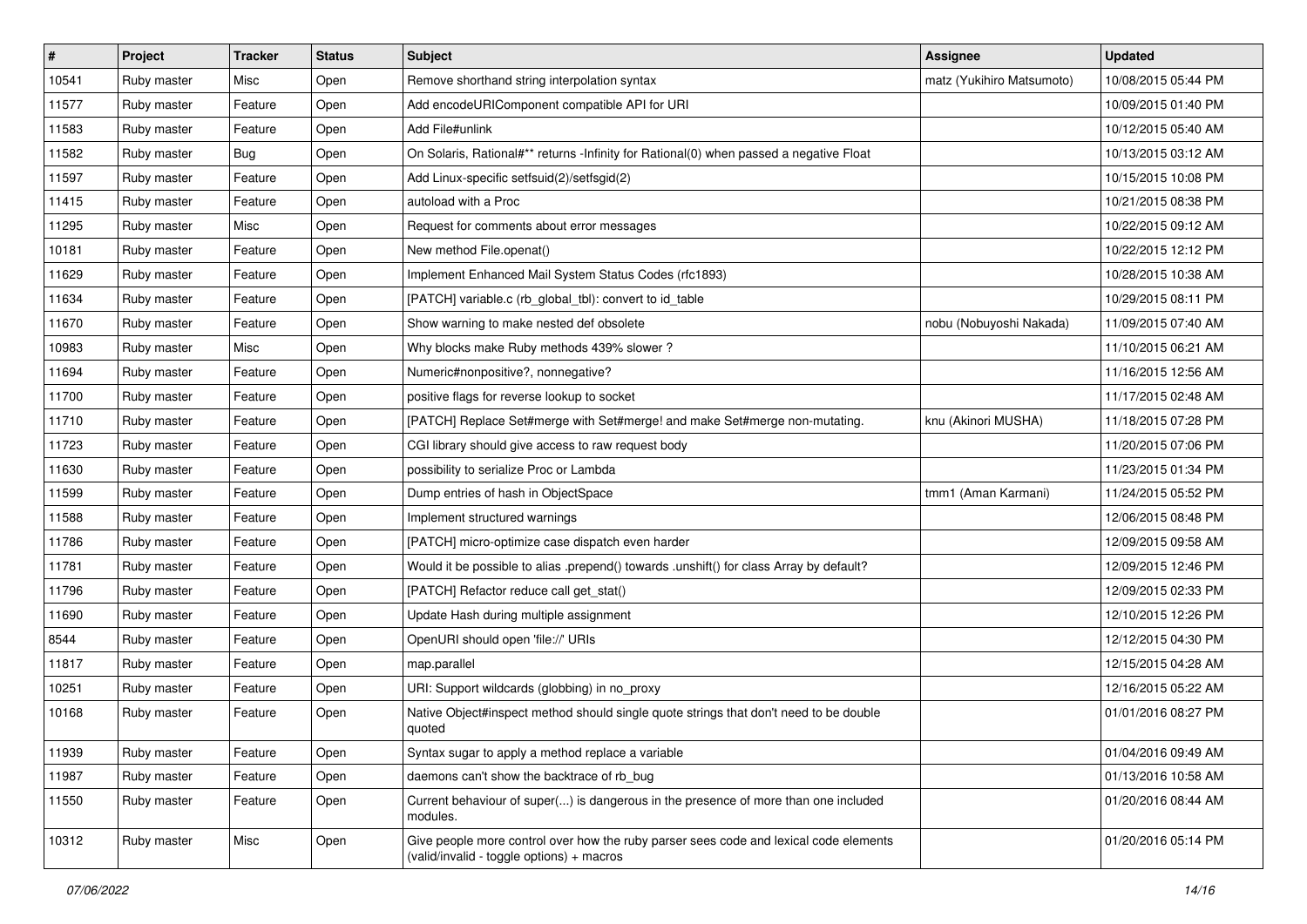| $\sharp$ | Project     | <b>Tracker</b> | <b>Status</b> | Subject                                                                                         | <b>Assignee</b>           | <b>Updated</b>      |
|----------|-------------|----------------|---------------|-------------------------------------------------------------------------------------------------|---------------------------|---------------------|
| 12006    | Ruby master | Feature        | Open          | return IO object from IO#print, IO#puts, IO#close_read, IO#close_write,                         |                           | 01/21/2016 12:42 PM |
| 11100    | Ruby master | Feature        | Open          | Permit multiple captures with String[Regexp, ]                                                  |                           | 01/24/2016 08:42 AM |
| 12017    | Ruby master | Feature        | Open          | [PATCH] dedupe string keys from Marshal.load                                                    |                           | 01/25/2016 09:02 AM |
| 11181    | Ruby master | Feature        | Open          | Add a line directive to Ruby                                                                    | matz (Yukihiro Matsumoto) | 01/26/2016 02:04 AM |
| 12023    | Ruby master | Feature        | Open          | Allow ivars to be used as method arguments                                                      |                           | 01/27/2016 09:58 AM |
| 10658    | Ruby master | Feature        | Open          | ThreadGroup local variables                                                                     |                           | 01/28/2016 07:20 AM |
| 11917    | Ruby master | Feature        | Open          | Add Range#length as an alias for size                                                           |                           | 01/30/2016 07:01 AM |
| 12059    | Ruby master | Feature        | Open          | `Array#single?`, `Hash#single?`                                                                 |                           | 02/10/2016 04:02 AM |
| 12041    | Ruby master | Feature        | Open          | Change the initializer of NameError to take a receiver as the third argument                    |                           | 02/12/2016 05:37 AM |
| 12064    | Ruby master | Feature        | Open          | Make creation of enc/unicode/casefold.h automatic again                                         | nobu (Nobuyoshi Nakada)   | 02/12/2016 06:13 AM |
| 10793    | Ruby master | Feature        | Open          | Infrastructure/Release-Management: Sign releases                                                |                           | 02/12/2016 09:20 PM |
| 12034    | Ruby master | Feature        | Open          | RegExp does not respect file encoding directive                                                 |                           | 02/13/2016 06:41 PM |
| 12083    | Ruby master | Feature        | Open          | \$_ and \$~ by Binding#local_variable_{get,set}                                                 |                           | 02/18/2016 04:35 AM |
| 11361    | Ruby master | Feature        | Open          | proposal for easy method to nil-guard for generated variable name.                              |                           | 02/21/2016 12:01 PM |
| 12114    | Ruby master | Feature        | Open          | $$VERBOSE = true is being ignored$                                                              |                           | 02/26/2016 02:00 PM |
| 12113    | Ruby master | Feature        | Open          | Global method inside Delegator causes NameError                                                 |                           | 03/01/2016 01:58 AM |
| 12110    | Ruby master | Feature        | Open          | Create a method to avoid vacuous truth?                                                         |                           | 03/12/2016 08:01 AM |
| 12165    | Ruby master | Feature        | Open          | Hash#first, Hash#last                                                                           |                           | 03/12/2016 10:55 AM |
| 12141    | Ruby master | Feature        | Open          | send and __send_                                                                                |                           | 03/14/2016 01:32 AM |
| 12129    | Ruby master | Feature        | Open          | syntactic sugar for dynamic method dispatch<br>'object_expression:method_name_expression(1, 2)' |                           | 03/14/2016 01:35 AM |
| 12134    | Ruby master | Feature        | Open          | Comparison between 'true' and 'false'                                                           |                           | 03/15/2016 12:41 PM |
| 12173    | Ruby master | Feature        | Open          | Time#till_now`                                                                                  |                           | 03/16/2016 10:19 AM |
| 12094    | Ruby master | Feature        | Open          | parameterized property assignment: $o.prop(arg) = 1$                                            |                           | 03/17/2016 07:05 AM |
| 12116    | Ruby master | Feature        | Open          | Fixnum#divmod`, `Bignum#divmod` with multiple arguments                                         |                           | 03/21/2016 02:00 PM |
| 12214    | Ruby master | Feature        | Open          | Inconsistent behaviour and lack of warnings/errors when referencing duplicated _variables       |                           | 03/24/2016 04:58 PM |
| 12211    | Ruby master | Feature        | Open          | introduce Date#first of month and Date#last of month                                            |                           | 03/26/2016 12:58 AM |
| 12247    | Ruby master | Feature        | Open          | accept multiple arguments at Array#delete                                                       |                           | 04/04/2016 10:16 PM |
| 12262    | Ruby master | Feature        | Open          | Anti-loop                                                                                       |                           | 04/09/2016 05:30 AM |
| 12272    | Ruby master | Feature        | Open          | Accepting HTML entity name in string literal                                                    |                           | 04/13/2016 05:16 AM |
| 12277    | Ruby master | Misc           | Open          | Coding rule: colum number                                                                       |                           | 04/13/2016 06:32 PM |
| 12179    | Ruby master | <b>Bug</b>     | Open          | Build failure due to VPATH expansion                                                            |                           | 04/14/2016 01:55 AM |
| 12080    | Ruby master | Feature        | Open          | Enumerable#first, Array#last with block                                                         |                           | 04/20/2016 03:51 AM |